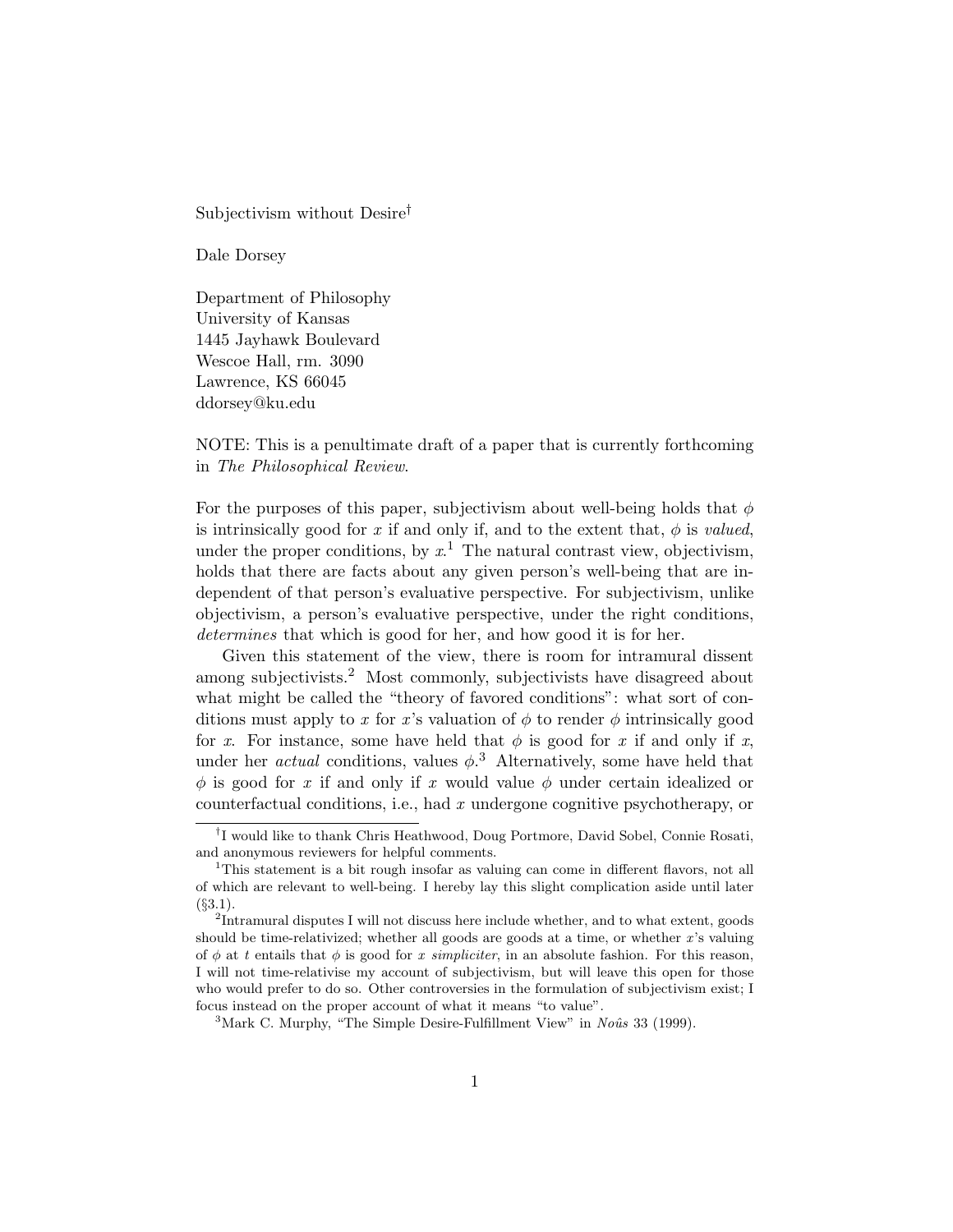were  $x$  fully informed, fully rational, fully experienced, etc.<sup>4</sup>

Though settling the proper theory of favored conditions is of the first importance, I elect to leave aside this discussion here. Rather, I focus on a second source of potential dispute: what might be called a "theory of valuing". Subjectivists must offer an account of what it means for  $x$  to value  $\phi$  under any conditions. Though there has been some disagreement,<sup>5</sup> most hold that valuing is best characterized as—in some form or other desiring. Most subjectivists hold that x values  $\phi$  if and only if x desires  $\phi$ . Call a subjectivist theory of welfare that also accepts a desiderative theory of valuing "desiderative subjectivism" (DS). In this paper, I to argue that subjectivists have erred in accepting a desiderative theory of valuing. Instead, I argue that subjectivism is well-advised to replace desire with belief or judgment.<sup>6</sup> Instead of suggesting that x values  $\phi$  to the extent that x desires  $\phi$ , we should say that x values  $\phi$  to the extent that x judges that  $\phi$  is good for x. Call a subjectivist theory of welfare that also accepts a judgment-based theory of valuing "judgment subjectivism" (JS).

A brief roadmap. In the first and second sections, I argue that a desiderative theory of valuing is counterintuitive  $(\S1)$  in a way that a suitably specified and refined judgment-based alternative can address (§2). In the third section, I argue that JS avoids a number of traditional objections that have plagued desiderative subjectivism. In the fourth section, I consider an important response on behalf of desiderative subjectivism, and in sections five through seven I address three important objections to JS in comparison to DS. Section eight concludes.

## 1. Desire and Valuing

In this paper, I do not seek to argue for subjectivism about well-being. However, to motivate an alternative to desiderative subjectivism, it is important to rehearse one of the primary advantages of subjectivism versus non-subjectivist alternatives. The spirit of subjectivism about well-being appears to be captured by the claim that there is an important constitutive connection between that which is good for a person and that person's

<sup>&</sup>lt;sup>4</sup>A number of "idealized" subjectivist views have been offered, including, most importantly, Henry Sidgwick, The Methods of Ethics (Indianapolis, IN: Hackett Publishing Company, 7th ed., 1981 [1907]), 111; Richard Brandt, A Theory of the Good and the Right (Oxford: Oxford University Press, 1978), 113, along with many others.

<sup>&</sup>lt;sup>5</sup>Cf. Wayne Sumner, *Welfare, Happiness, and Ethics* (Oxford: Oxford University Press, 1996).

<sup>&</sup>lt;sup>6</sup>For the purposes of this paper, I use "belief" and "judgment" interchangably.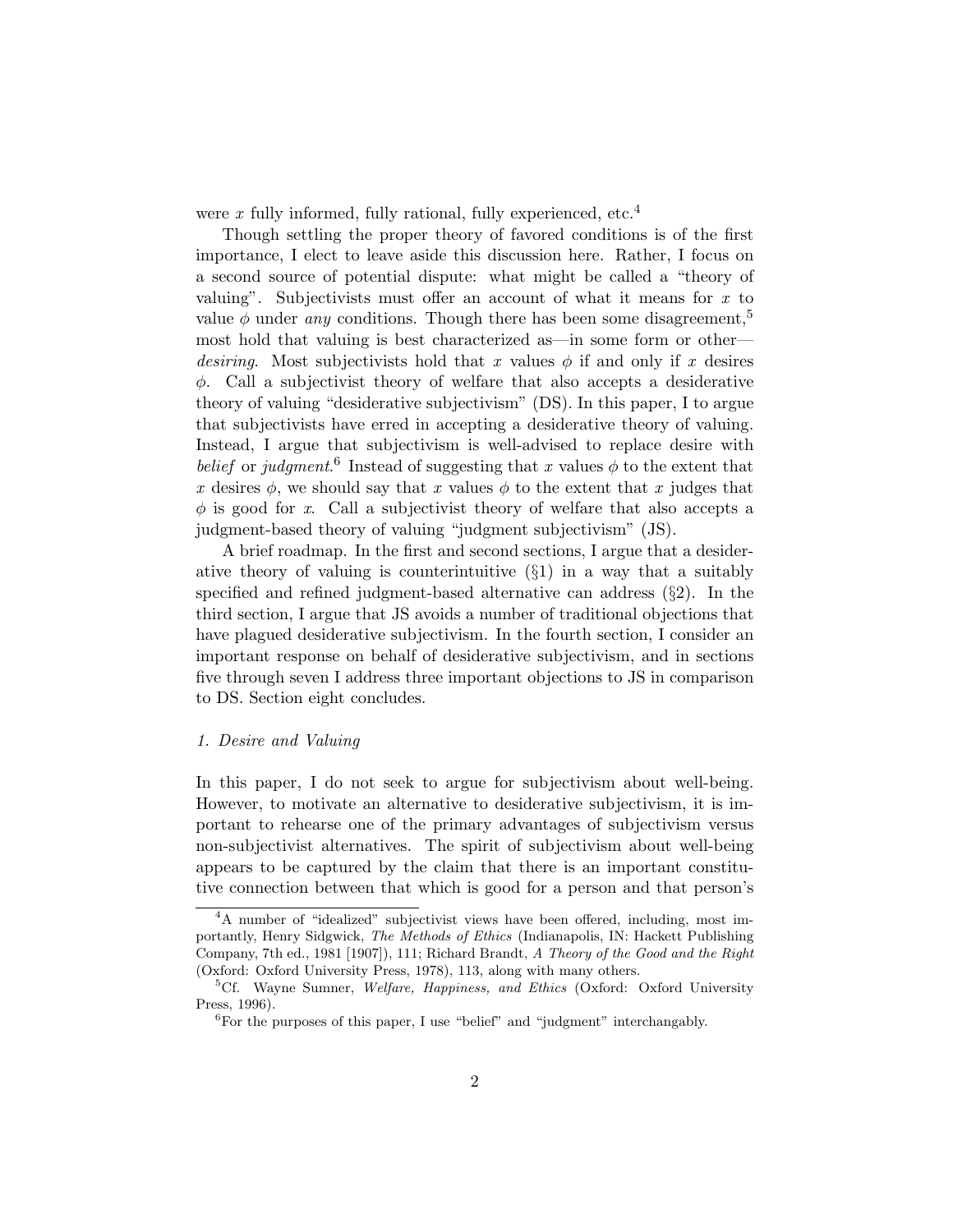evaluative perspective. (For the remainder, I will treat "good for" and "intrinsically good for" as interchangeable.) Subjectivism is able to explain the seemingly plausible connection between what a person values for her own sake and what is valuable for her for its own sake. As noted by Richard Arneson, subjectivism is characterized, and in part motivated, by the plausible thought that a person should be sovereign over her good—her evaluative perspective (at least under the right conditions) should determine her wellbeing.<sup>7</sup> That subjectivism links a person's well-being with that person's values (modulo a theory of favored conditions) is a source of its intuitive strength. If so, any viable subjectivist theory of welfare must adequately accommodate this connection. To do so, however, such a theory must answer the question: what does it mean for x to value  $\phi$ ?

### 1.1 First-order Desires

The most natural candidate for a person's evaluative perspective would appear to be a person's *desires*: for me to value  $\phi$  is for me to *desire*  $\phi$ . This view is reflected in classic desire-satisfaction theories of well-being, from Hobbes,<sup>8</sup> to Sidgwick,<sup>9</sup> Rawls,<sup>10</sup> Brandt,<sup>11</sup> and many others. However, that valuing  $\phi$  is distinct from desiring  $\phi$  appears to be approaching the status of philosophical dogma. Cleavage between value and desire is standardly motivated by appeal to addicts, obsessives, and various others that seem "alienated" from their desires.<sup>12</sup> David Lewis, for instance, writes:

[W]e'd better not say that valuing something is just the same as desiring it. That may do for some of us: those who manage, by strength of will or by good luck, to desire exactly as they desire to desire. But not all of us are so fortunate. The thoughtful addict may desire his euphoric daze, but not value it. Even apart from all the costs and risks, he may hate himself for desiring something he values not at all. It is a desire he wants very much to be rid

<sup>&</sup>lt;sup>7</sup>Richard Arneson, "Human Flourishing versus Desire Satisfaction" in Social Philosophy and Policy 16 (1999), 116.

<sup>&</sup>lt;sup>8</sup>Cf. Leviathan, Part I, chapter 11.

 $9$ Sidgwick, 111-15.

 $10$  John Rawls, A Theory of Justice (Cambridge, MA: Harvard University Press, 1971) §64.

 $\rm ^{11}Brandt,\,$  132.

<sup>&</sup>lt;sup>12</sup>See Harry Frankfurt, "Freedom of the Will and the Concept of a Person" in The Importance of What We Care About (Cambridge: Cambridge University Press, 1981), 11-25.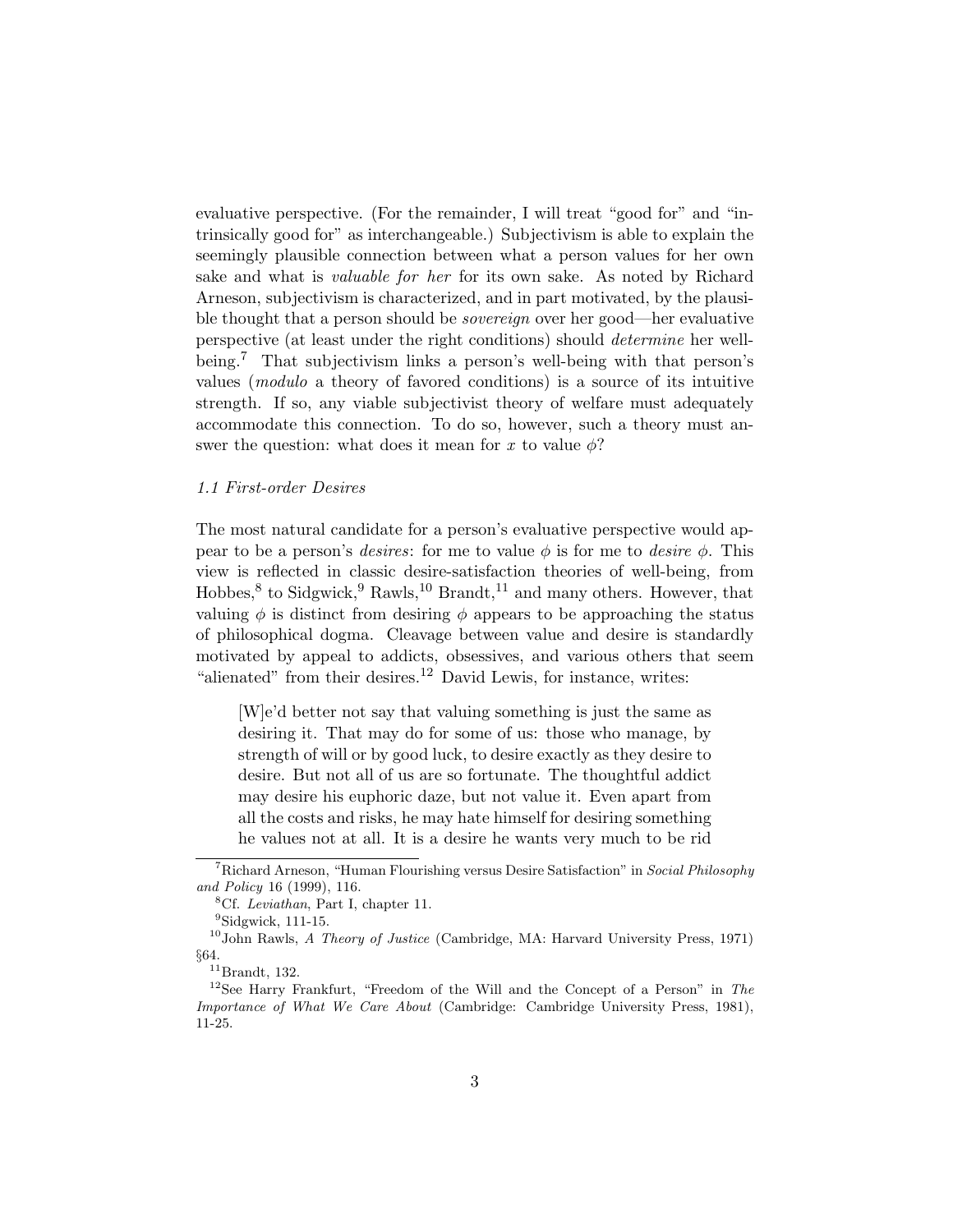Examples of this type abound, and thus it seems plausible to say that desire is an inappropriate foundation for a person's evaluative perspective. It would seem that we can desire any number of things without valuing them. Furthermore, it would seem that we can value any number of things without desiring them. Consider, for instance:

Stan: Stan is a successful lawyer practicing in Big City, who has an opportunity to move to Small Town, which is close to his family and friends. Stan has consistently extolled the virtues of small-town living, and has regarded Big City as a barely tolerable annoyance. But suppose that as a product of exhausting work at his law office, Stan simply comes to lack a desire for either option. When asked whether he desires to remain in Big City or move to Small Town, he replies that he has no real desires either way. When asked which option he wants, he replies, exhausted, numb: "I dunno. I guess I don't really want either."

Stan clearly lacks a desire either to move to Small Town or to remain in Big City. But a desiderative characterization of valuing would seem to entail that Stan values neither option. But this inference is too quick. We know, of course, that Stan fails to desire either option. He has, after all, a serious case of "desiderative exhaustion", or, in more common parlance, burn-out. But in such cases we do not ordinarily conclude that the subject in question fails to value one or the other options because he is burnt-out. Indeed, given Stan's prior pronouncements we may very well conclude that Stan values the move to Small Town, though his burn-out prevents him from desiring it.

# 1.2. Second-order Desires

So far, it appears that to value  $\phi$  is not the same as to desire  $\phi$ . However, this by itself does not spell doom for desiderative subjectivism. Indeed, one can reject a "first-order" desiderative approach to valuing and replace it with an appeal to *second-order* desires. On this view, x values  $\phi$  not if x desires  $\phi$ , but rather if x desires to desire  $\phi$ . For instance, one might think that though the drug addict desires the drug's effects, he doesn't  $de$ sire to desire them, and hence does not genuinely value the euphoric daze. As Lewis writes: "We conclude that he does not value what he desires, but

of.<sup>13</sup>

<sup>&</sup>lt;sup>13</sup>David Lewis, "Dispositional Theories of Value" in *Papers in Ethics and Social Phi*losophy (Cambridge: Cambridge University Press, 2000), 70.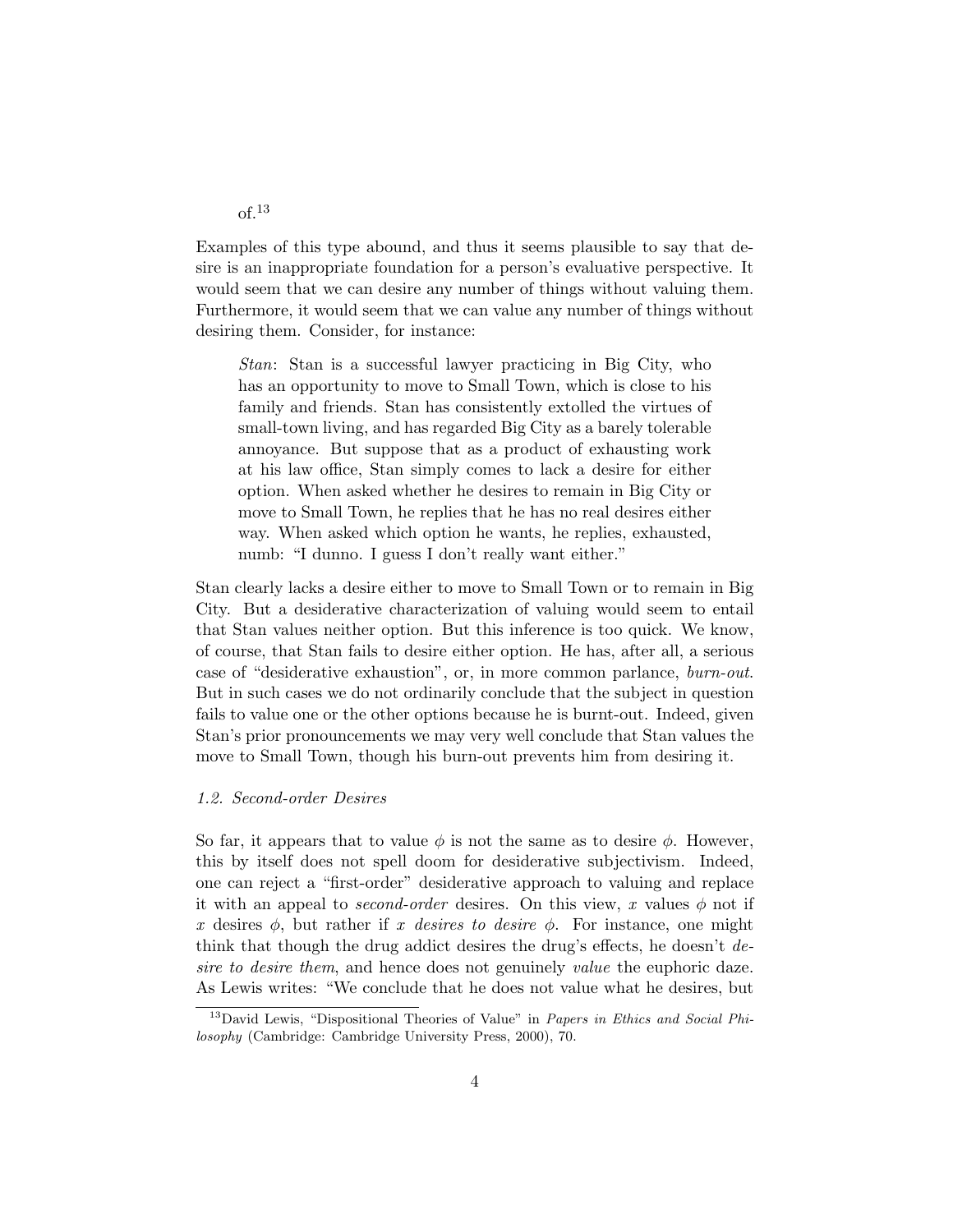rather he values what he desires to desire."<sup>14</sup> A similar account is offered by Railton: "Let us then say that an individual's intrinsic good consists in attainment of what he would in idealized circumstances want to want for its own sake... were he to assume the place of his actual self."<sup>15</sup> For Railton and Lewis, values are best captured by what one desires to desire, or "wants to want".

Problems arise, however. First, as Lewis mentions, just as one can be alienated from one's first-order desires (as in the case of the drug addict), one can be alienated from one's second-order desires.<sup>16</sup> For instance, assume that I desire to eat an ice cream cone, and furthermore desire to desire to eat it. But assume now that I fail to desire to desire to desire to eat the ice cream cone, and in fact have a third-order aversion to the ice cream cone. What principled reason could there be for selecting second-order desires as the proper evaluative perspective rather than, say, third-order desires, or some further order of desire?

Second, the second-order desiderative approach doesn't adequately respond to *Stan*. One is tempted to point out that there is no reason to believe that Stan has any "second-order" desires, any more than he has any "first-order" desires, when it comes to the choice between Small Town and Big City. After all, he is exhausted, burnt-out. It doesn't seem impossible, or even implausible, to describe his mental states as simply failing to want to want either option. Again, whether he does would appear to depend on the depth of his burn-out. But lack of a second-order desire doesn't seem enough for us to declare that he doesn't *value* moving to Small Town. We would be more likely to say, of Stan, that he fails to to desire to desire what he really, after all, values.

I find the above worries significant, but not all will agree. Hence, I propose to assume that they can be solved (or at least sidestepped). However, there is a third problem that I believe is decisive.<sup>17</sup> The second-order desiderative approach seems at first glance both over-inclusive and underinclusive. Two cases shed light. First, consider:

Julie: Julie is stuck in a marriage to a man for whom she feels no love. She desperately desires to leave her marriage and be-

 $14$ Lewis, 70-71.

<sup>&</sup>lt;sup>15</sup>Peter Railton, "Facts and Values" in Facts, Values, and Norms (Cambridge: Cambridge University Press, 2003), 54-5.

 $^{16}$ Lewis, 71.

<sup>&</sup>lt;sup>17</sup>The following argument is made in more detail in Dale Dorsey, "Preferences, Welfare, and the Status-Quo Bias" in Australasian Journal of Philosophy 88 (2010). See also David Sobel, "Full Information Theories of Well-Being" in Ethics 104 (1994), 793n19.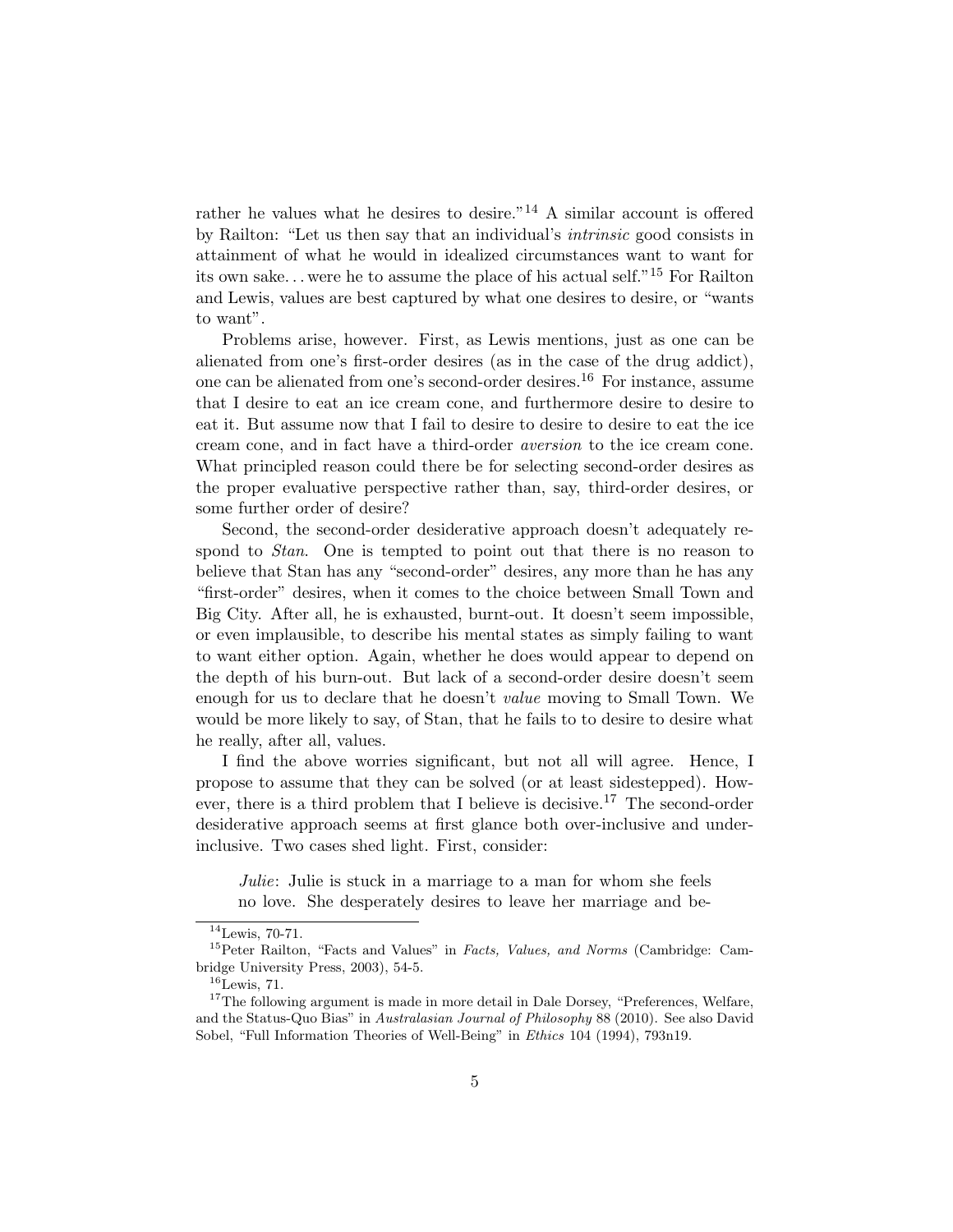gin anew. Unfortunately, given her financial and social circumstances, she is forced to remain married. However, because she is forced to remain married, she strongly wants to want to remain married. Indeed, she has made attempts, in the form of psychological therapy, to get herself to desire to remain with her husband, but to no avail.

Here it would appear that Julie desires to leave her marriage, but because of circumstances beyond her control, she cannot. Given that this is the case, Julie might, quite rationally (even from the standpoint of ideal circumstances), come to desire to desire to remain in her marriage. Indeed, were she able to alter her desires in this way, she would surely live a better life; less frustration and regret. But it is surely a mistake to say that Julie values remaining in her marriage. In fact, she disvalues it in the extreme.

Take a further case:

Jack: Jack maintains the goal of being a great architect. He has worked his life to become one, has spent many years in training and apprenticeship, and yet has no talent whatever for architecture. Indeed, his pursuit of a career in architecture has caused more harm than good; more-or-less constant feelings of failure, ruined relationships with friends and loved ones, etc. Jack desperately wants to be a great architect. But he does not want to want to be a great architect: Jack is sufficiently self-aware to realize that this desire causes him nothing but frustration and regret.

Jack does not desire to desire to be a great architect. But it would be quite wrong to say that Jack does not *value* being a great architect. In fact, he values it highly. Second-order desires thus appear to poorly capture a genuine evaluative perspective. Jack may fail to value the state of desiring to be a great architect. But he surely values being a great architect.

A proponent of a second-order desiderative theory of valuing might claim that I have so far interpreted this view uncharitably. I may desire to desire  $\phi$ ; but I may do so, for instance, simply because my second-order desire is derived from a more fundamental desire for something else,  $\psi$ , to which a desire for  $\phi$  is a means. This does not entail that I value  $\phi$ . I value (in the sense that is relevant to determining what is good for me) only what I desire to desire *for its own sake*. Might this proposal solve some of the problems noted here?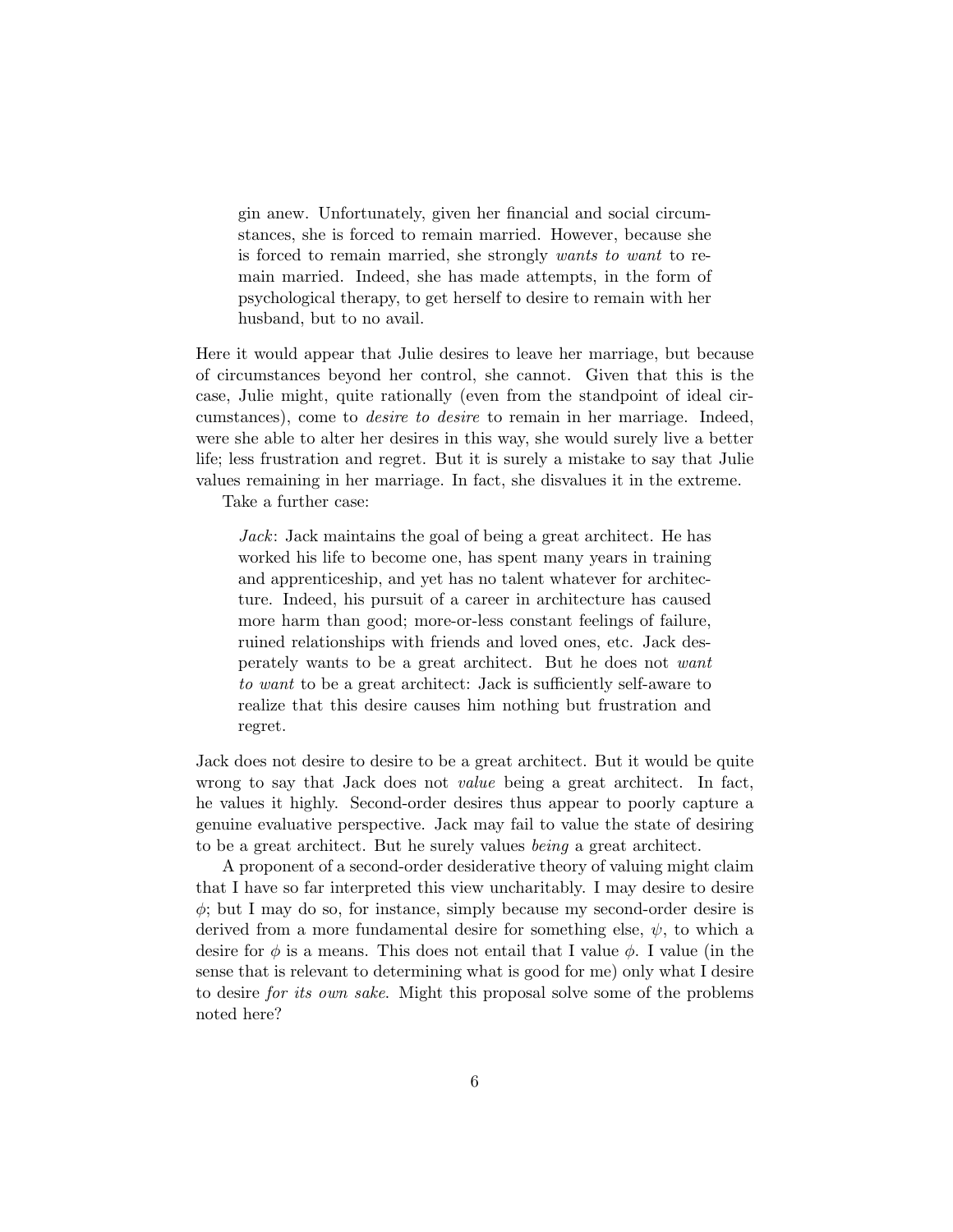Perhaps, but disambiguation is in order.<sup>18</sup> The first reading holds that I value  $\phi$  to the extent that I desire the state in which I desire, for its own sake,  $\phi$ . In other words, I desire the state of affairs in which I maintain an intrinsic desire for  $\phi$ . The second reading holds that I value  $\phi$  to the extent that I desire, for its own sake, the state in which I desire  $\phi$ . In other words, I value  $\phi$  to the extent that I possess an intrinsic desire for the state in which I desire  $\phi$ . A third interpretation runs as follows: I value  $\phi$  to the extent that I desire, for the sake of  $\phi$ , the state in which I desire  $\phi$ . Here I desire the state of affairs in which I desire  $\phi$  not for the sake of that very state of affairs, but rather for the sake of  $\phi$  itself.<sup>19</sup>

The first reading is insufficient to solve the cases at hand. Indeed, it might be plausible to say, right now, that Julie *desires* the marriage as an instrument, i.e., as a means to assist in the raising of her children, as a means to her own financial security. But that which causes Julie the most pain is the fact that she is averse to the marriage for its own sake. So it would be rational for Julie to want to want the marriage for its own sake: only in so doing could she avoid the frustration and regret that comes along with desiring her marriage only instrumentally or derivatively. Furthermore, these considerations appear to have little to offer in response to the case of Jack. Jack does not want to want to be an architect either for its own sake or as an instrument. But this does not mean he fails to value being an architect for its own sake.

What about the second reading? Because Julie does not desire *intrinsi*cally to desire to remain in her marriage, this view does not imply that Julie values remaining in her marriage. However, though this proposal may solve the problem of over-inclusiveness, it worsens the contrary problem. First, Jack certainly does not desire, for its own sake, the state in which he desires to be an architect, and so this approach could not accommodate the sensible claim that Jack values being a great architect. But perhaps even more importantly, surely it is not the case that to value  $\phi$  one has to desire for its own sake the state in which one desires  $\phi$ . Indeed, to desire a desiderative state for its own sake is surely rare: when I desire to desire to, say, lose weight, I do so because maintaining the state of desiring to lose weight is instrumentally beneficial: it is instrumental to my goal of losing weight. In

<sup>18</sup>Thanks to anonymous reviewers.

<sup>&</sup>lt;sup>19</sup>Some technical lingo might help. Read "D<sub>n</sub> $\phi$ " as "I have an n-order desire for  $\phi$ ". Read "S<sub>n</sub> $\phi$ " as "my n-order desire is for the sake of  $\phi$ ". On the first reading, I value  $\phi$  to the extent that I possess the following state:  $D_2(D_1\phi S_1\phi)$ ; the second reading:  $D_2(D_1\phi)S_2(D_1\phi)$ ; and the third reading:  $D_2(D_1\phi)S_2\phi$ . These are not the only readings, but seem the most promising.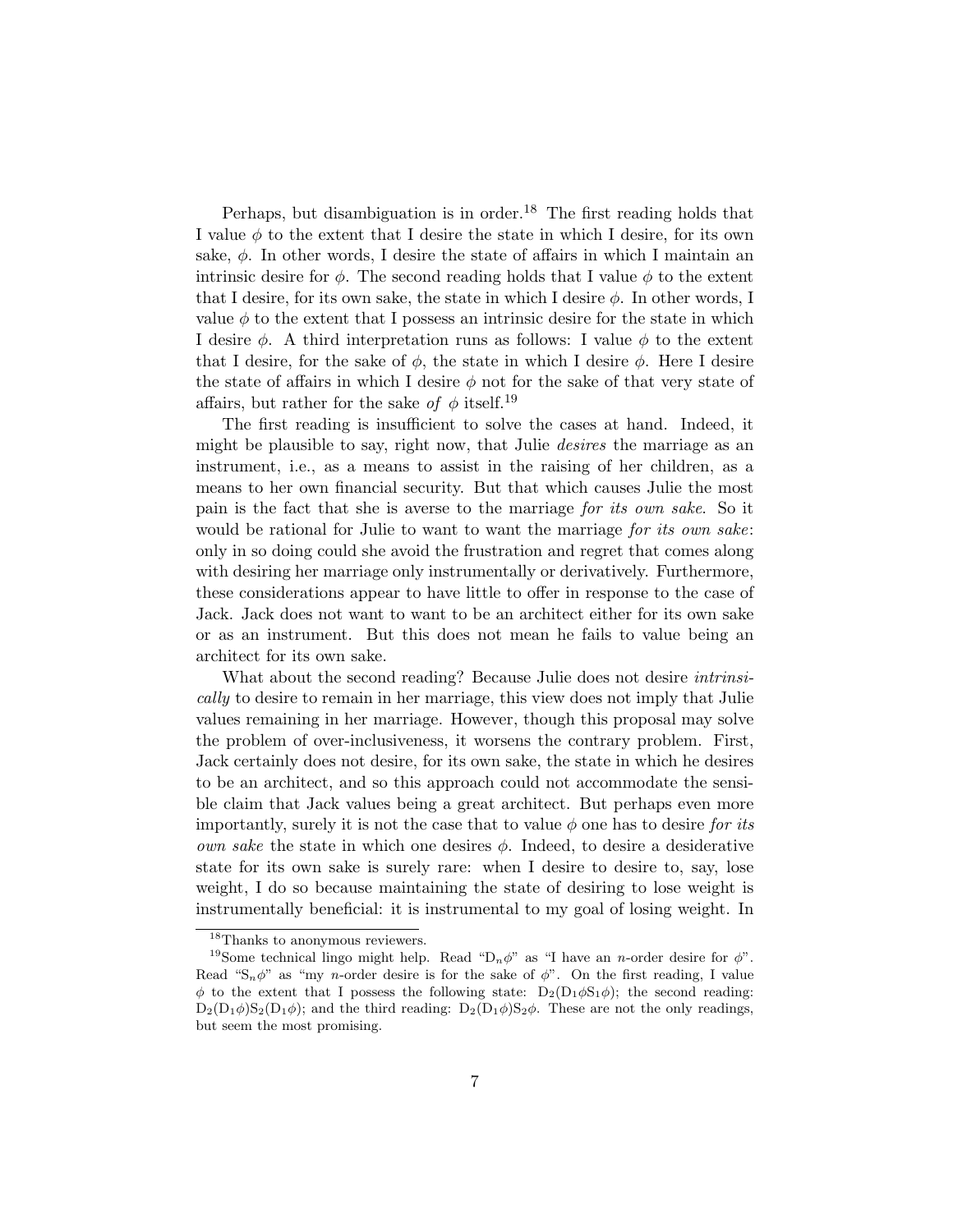other words, and more pointedly, I can value losing weight without intrinsically desiring the state in which I desire to lose weight. To insist that, to value  $\phi$ , one must desire for its own sake the state in which one desires  $\phi$ seems wildly under-inclusive.

Finally, consider the suggestion that I value  $\phi$  to the extent that I desire, for the sake of  $\phi$ , the state in which I desire  $\phi$ . Like the second reading, this proposal would have it that Julie does not value her marriage. Julie does not desire, for the sake of her marriage, to desire to remain in her marriage. Rather, she desires to desire to remain in her marriage for other reasons, viz., that without remaining in her marriage she would be left shunned and destitute. And though this proposal can accommodate this verdict without the pitfalls of the previous reading, it remains unable to adequately address the cases at hand. Julie's evaluative stance toward her marriage is under-described in saying, simply, that she does not value it. Merely saying this would be compatible with pure indifference. But Julie is far from indifferent: she disvalues her marriage. But the view in question is unable to accommodate this: she certainly does not desire to desire to leave her marriage, whether for the sake of leaving her marriage or for any other reason. Nor is she at all averse to the state in which she desires to remain in her marriage. Now take Jack. Jack lacks any second-order desire to be an architect. And though he is not averse to the state in which he desires to be a great architect for the sake of being a great architect (he is, rather, averse to that state for instrumental reasons), he possesses no second-order desire to be a great architect. Hence to say that Jack values being a great architect (which he surely does) requires us to move beyond his second-order desires. Of course, one might propose that Jack values being a great architect because he desires (first-order) to be a great architect. But this proposal fails for already-rehearsed reasons.

The proposal to capture a person's genuine values by means of her desires (whether first- or second-order) is intuitive, but problematic. For a first-order view, to desire is not necessary to value, and to value is not necessarily to desire. Even in its most successful incarnation, a second-order view is unable to correctly identify the evaluative profiles of Jack or Julie. While there are perhaps additional epicycles that may be added to a desiderative theory of valuing, the problems noted so far seem to provide sufficient reason to explore a non-desiderative alternative.

## 2. Judgment and Valuing

In light of the problems with a desiderative theory of valuing, the proposal I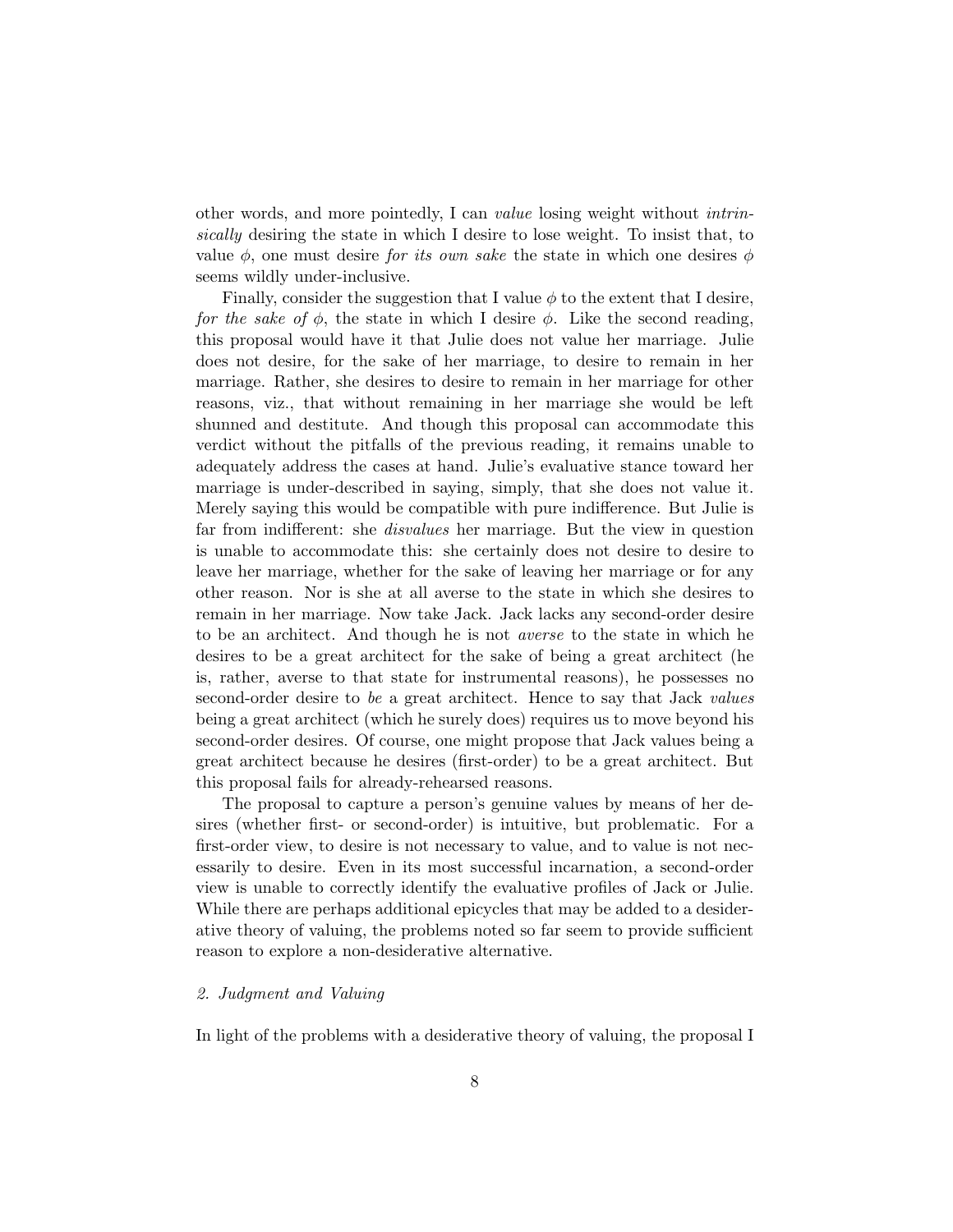would like to consider in more detail is that a person values that which she believes is good for her.

Before comparing a judgment-based view to its desiderative cousin, however, it is important to say more about the construction of a judgment-based view. First, the view I accept construes  $x$ 's genuine values not simply as beliefs of the form " $\phi$  is good for x", but also as beliefs of the form " $\phi$  is better than  $\psi$  for x", and various other comparative evaluative beliefs. In this way, a judgment-based theory of valuing is able to offer a profile of a person's preferences or subjective rank-ordering, as is surely necessary for any theory of valuing appropriate for a subjectivist theory of welfare. (For the sake of brevity, I treat beliefs about "good for me" as a helpful catch-all.)

Second, and most importantly, it is implausible to say that a person values, simply, that which she believes is good for her. Not all of my beliefs about that which is good for me express my genuine values. For instance, it could be that some of my evaluative beliefs generate absurdities: I might believe in the value of  $\phi$ , but also believe something that straightforwardly implies the disvalue of  $\phi$ . Imagine, for instance, that I believe that being a philosopher is good for me, for its own sake. Imagine also, however, that I believe that reading, writing, and teaching philosophy are intrinsically bad for me. In this case, it would seem that I have a belief in the value of being a philosopher, the value of which straightforwardly implies the value of the constitutive activities of being a philosopher, but that I do not believe that these constitutive activities are good for me. In this case, a simple judgmentbased theory of valuing results in an absurd conclusion: I both value being a philosopher and do not value being a philosopher. Not to put too fine a point on it, any judgment-based theory of valuing that implies this conclusion fails via reductio.

The solution to this problem, however, is trivial. It seems plausible to say that Stan's values are given not by whatever Stan's evaluative beliefs happen to be, but rather by what Stan's set of beliefs about what is good for Stan would be were these beliefs *rendered coherent*. This proposal requires some elucidation; I'll mention three points. First, though a thorough definition of coherence is beyond the scope of this paper, I take this constraint to be rather weak. On my view, beliefs are incoherent to the extent that they are straightforwardly inconsistent, or would be inconsistent on the assumption of relevant true non-evaluative sentences. The latter point is important: in judging the coherence of evaluative beliefs, one cannot treat them in isolation: "eating Julia Child's recipes is intrinsically good for me" and "eating French food is intrinsically bad for me" are perfectly coherent if we ignore the non-evaluative fact that Julia Child's recipes are thoroughly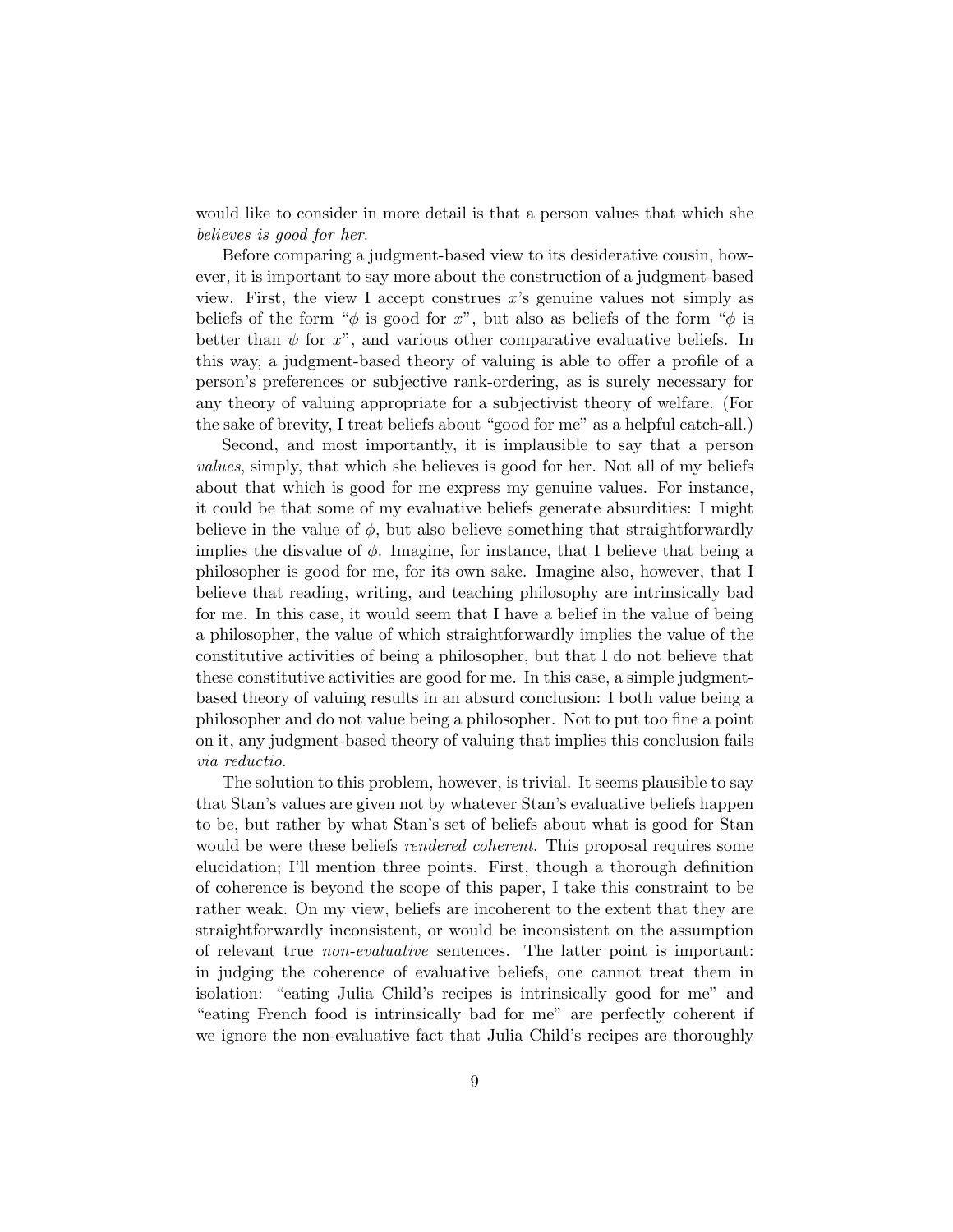Gallic. Though my beliefs in the value of being a philosopher and the disvalue of reading, writing, and teaching philosophy are not, on their face, incoherent, they are incoherent if we accept a relatively straightforward claim about what it means to be a philosopher, i.e., to read, write, and teach philosophy over a period of time.

Second, what does it mean for an incoherent set of beliefs to be rendered coherent? For my purposes here, revision toward coherence is performed in accordance with the standard rubric of "minimal mutilation".<sup>20</sup> When beliefs are incoherent, priority is granted to those that are stronger, and those that are supported, or warranted, by other evaluative beliefs the person maintains. This rubric is plausible. Imagine, in the case described above, that I offer a claim about the strength of my inconsistent beliefs, viz., that I believe more strongly in the value of being a philosopher than in the disvalue of the constitutive activities. In that case, we would surely declare that I value being a philosopher. The contrary beliefs do not express my genuine values. Furthermore, one might imagine that (leaving aside relative strength), a belief in the disvalue of being a philosopher better comports with my other beliefs about that which is good for me: I believe that being an academic is intrinsically bad, interacting with students is intrinsically bad, being concerned with academic and intellectual matters rather than practical political matters is intrinsically bad, etc. In this case, given my other beliefs, we would surely be tempted to declare that I do not value being a philosopher. (A number of questions could be asked about these principles that I will not pretend to answer in any serious way here. One might account for a belief's "strength" in a number of different ways. For instance, one might claim that the strength of a belief is identified by the "credence" of the proposition believed. Alternatively, one could judge the strength of a belief by its "centrality", i.e., its influence on the whole of one's belief system. One could combine these principles. Further, one could ask questions about what it means for a group of sentences to support or warrant another. Though much can and should be said on these topics, I rely on the general concept here, to await a further specified conception.)

Third, one might object that we should not eliminate the possibility of tension in a person's valuations. For instance, an individual may value maintaining a certain sort of scientific rationality, but may also value certain religious beliefs.<sup>21</sup> If so, sometimes a person may value things that are not

<sup>&</sup>lt;sup>20</sup>See W. V. Quine, "Two Dogmas of Empiricism" in From a Logical Point of View (Cambridge, MA: Harvard University Press, 2nd ed., 1981).

<sup>21</sup>Thanks to an anonymous reviewer.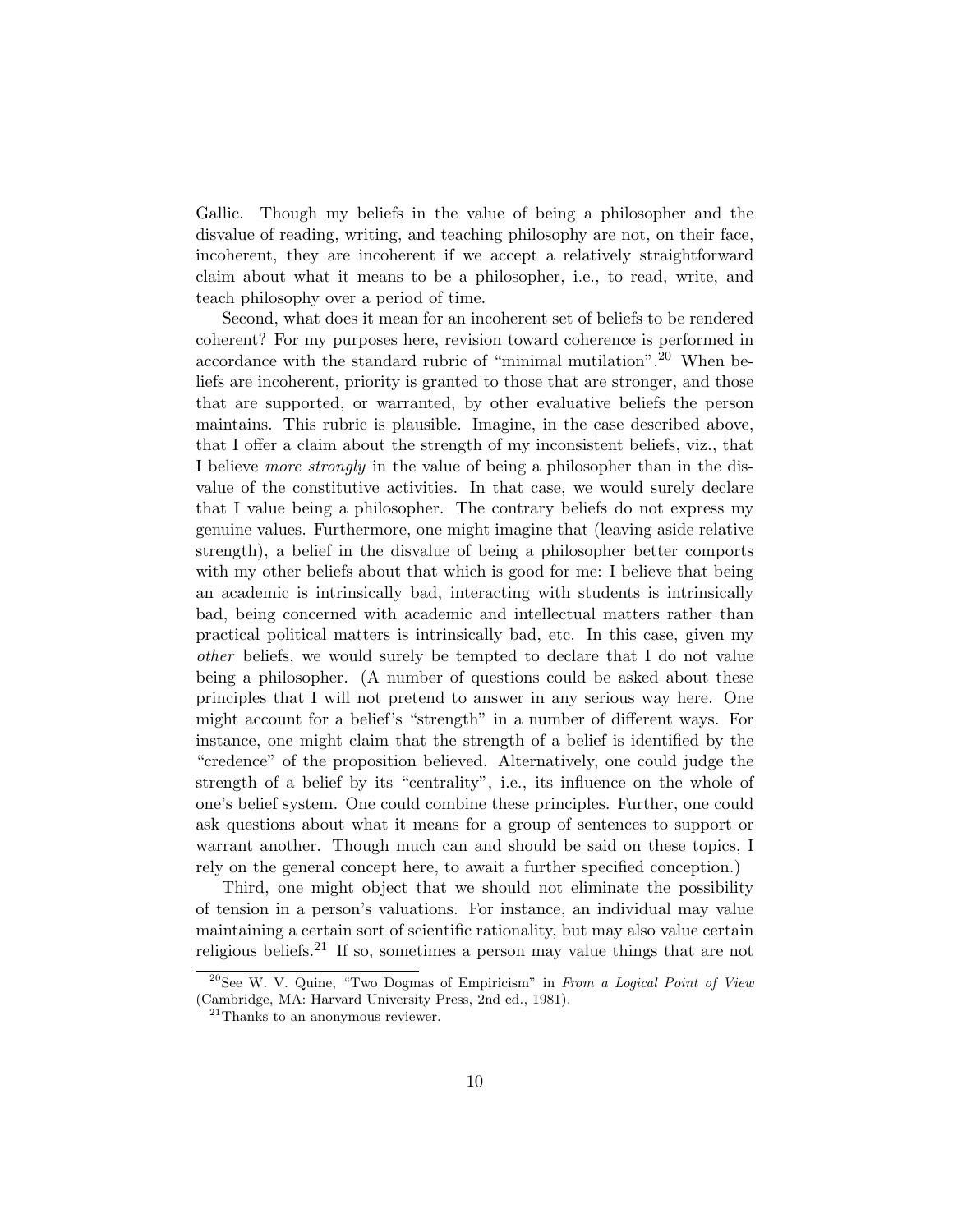mutually supportive, or are not mutually satisfiable. But my view does not eliminate the possibility of values that are in tension, or are jointly unsatisfiable. Recall that the coherence condition is meant to be weak, viz., to rule out beliefs that are self-refuting or that result in patent absurdities, i.e., that x both values and does not value  $\phi$ . But the valuation of scientific rationality is not incoherent with the valuation of one's religion (in the suitably weak sense of coherence I mean here), though it might be that the achievement of one is inconsistent with the achievement of the other.

Given everything so far, a judgment-based subjectivism holds that  $\phi$ values x if and only if, and to the extent that, x would believe that  $\phi$  is good for x were x's beliefs about that which is good for x rendered coherent, where coherence is given a weak interpretation as specified here.<sup>22</sup>

JS, as stated, can adequately respond to the cases that caused problems for first- and second-order desiderative theories of valuing. Stan, for instance, may be seriously burnt-out, but it seems right to say that in the midst of his "desiderative exhaustion" he can still maintain a judgment that one or more of his options is valuable or good in itself for him or that one alternative is better that the other. Indeed, given his past statements on the matter, it seems plausible to believe that though he fails to desire to move to Small Town, he still believes that moving to Small Town would be good for him. Treating a person's evaluative beliefs as her evaluative perspective is compatible with the intuition that a mere case of burn-out does not entail that Stan takes no evaluative stance toward moving to Small Town or remaining in Big City.

Furthermore, take Lewis' drug addict. It would appear that if anything is true of the drug addict, he surely believes that taking his drug, or experiencing his euphoric daze, is not good for him. Going further, though Julie may desire to desire to remain in her marriage, she surely does not *believe* that her well-being is served by so remaining. A similar thought appears plausible Jack's case. Jack's lack of talent leads him to fail to want to want to be a great architect. But surely his lack of talent would not, ordinarily, alter his belief that it is good for him. Jack's case is an extension of a sensible point made by Sidgwick: "a prudent man is accustomed to suppress, with more or less success, desires for what he regards as out of his power to

 $^{22}$ I should note that when it comes to a theory of favored conditions, there is reason to specify, say, a more robust coherence constraint, in addition to adding something like a "completeness" constraint, i.e., the requirement that  $x$ 's set of evaluative beliefs be rendered complete enough to issue a verdict about the value of any potential welfare goods. But insofar as a theory of favored conditions is not at issue here, I discuss only the weak coherence constraint appropriate to a judgment-based theory of valuing.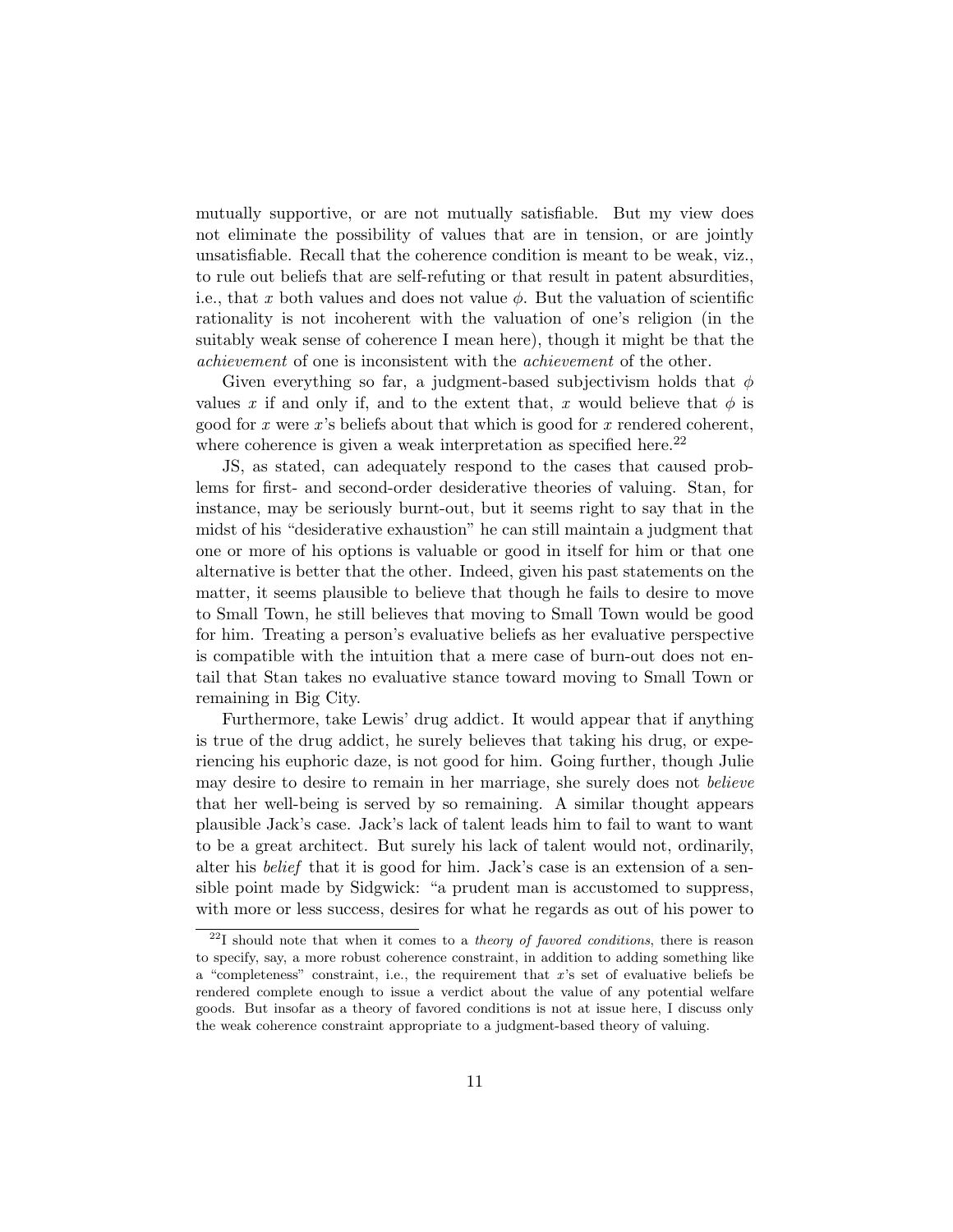attain by voluntary action—as fine weather, perfect health, great wealth or fame, etc.; but any success he may have in diminishing the actual intensity of such desires has no effect in leading him to judge the objects desired less 'good'".<sup>23</sup> In this case, Jack wishes to diminish his own desire to be a great architect, insofar as this very desire is making his life miserable. But this instance of strategic preference engineering needn't alter Jack's judgments of his own good. Though he desires not to desire to be a great architect (and, perhaps, even desires not to believe that being a great architect is a welfare benefit) he surely believes that the state in which he is a great architect would improve his life.

But what if conditions are different? Imagine now that the drug addict, though he does not want to want the euphoric daze, *believes* that his euphoric daze is good for him, for its own sake. This case might be difficult to imagine in the abstract in part because we often think of second-order desires as responsive to judgments about value. But one might imagine that this second-order aversion to the drug might develop, for instance, if he comes to realize that a desire for the daze is somehow getting in the way of other things he desires. In this case, it seems to me plausible to say that the addict values the drug; his second-order desires are simply a product of a rational preference not to lose other things he desires. A similar conclusion holds for Julie. Though she may desire to leave the marriage, if she *judges* or *believes* that the marriage is good for her, her first-order desire (viz., to leave her marriage) would appear much more like the first-order desire of the drug addict as originally presented by Lewis; a desire that is simply alienated from that which she genuinely values.

Though I discuss additional cases in §5, there seems to me good reason to believe that a judgment-based theory of valuing can adequately solve the problems that confront its desiderative cousin.

# 3. Two Structural Advantages

In this section, I argue that a judgment-based subjectivism about welfare (JS) can solve two very serious and persistent structural problems for desiderative subjectivism. First, I argue that replacing desire with evaluative belief can solve the classic problem of distinguishing prudential and nonprudential valuing attitudes. Second, I argue that combining a judgmentbased theory of valuing with a subjectivist theory of welfare can artfully, and quite naturally, avoid the so-called "paradox of desire".

 $23$ Sidgwick, 111.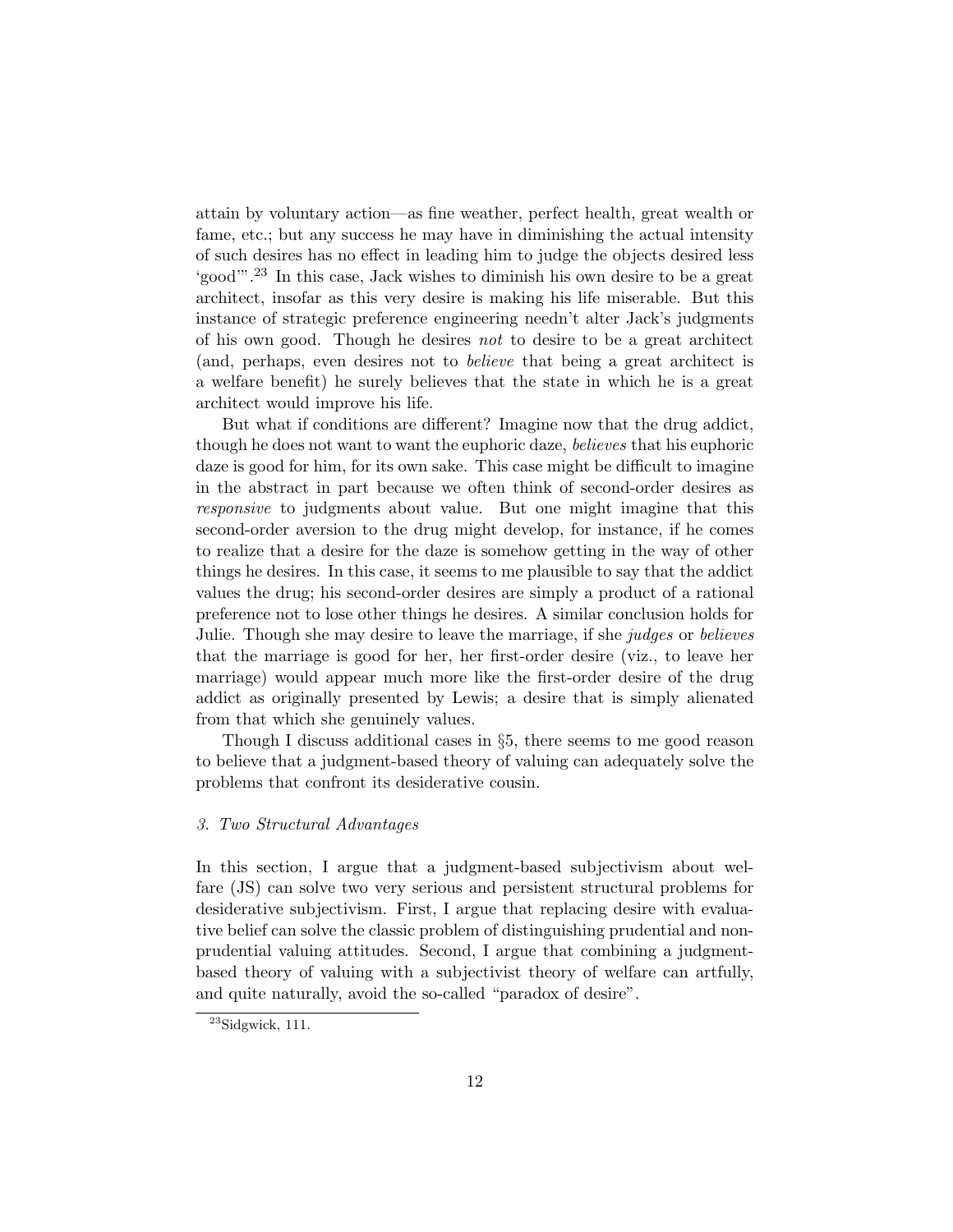# 3.1. Prudential and Non-prudential Valuing

Subjectivism about welfare faces the following problem. Intuitively, there are at least two ways I can value something. This can be seen by means of a classic example. Imagine that on an otherwise unremarkable subway ride, I happen to spy a overburdened mother, call her Beatrice, with a broken leg. I form a desire that Beatrice's leg heal. This is a genuine desire: if I could do something to further her leg's healing, I would. Furthermore and without begging the question in favor of DS or JS—I could certainly be said to "value" the state in which Beatrice's leg heals. Suppose now, three months after the train ride, her leg is completely healed. But even if we are subjectivists about well-being, we would not be tempted to conclude that I'm better-off. Though I value the healing of Beatrice's leg, I don't value it in a—for lack of a better term—"prudential" way.<sup>24</sup> Indeed, this phenomenon seems pervasive: I value the state in which New Orleans is rebuilt.<sup>25</sup> I value the state in which a cure for SIDS is found. I value the state in which the planet is inhabitable for humans centuries down the line. But I also value, e.g., becoming a philosopher or having a good marriage; and I value the latter class in a different way than the former. Thus to properly come up an acceptable theory of valuing that could form the basis of a theory of well-being, a subjectivist must properly identify only those valuing attitudes that are specifically prudential (i.e., self-interested) rather than *non-prudential* (e.g., altrusitic).<sup>26</sup> The problem is that desiderative views seem unable to draw such a distinction plausibly.

Perhaps the most promising option is to distinguish prudential and nonprudential desiring on the basis of the desire's object. For instance, Parfit suggests that desiderative views should declare that only desires "about my own life" are examples of self-interested, or prudential, desires.<sup>27</sup> But Parfit himself is less than clear about what this is supposed to mean. Which desires are about my own life? Mark Overvold has claimed that  $x$ 's prudential desires are those the objects of which depend, necessarily, on  $x$ 's existence.<sup>28</sup>

 $^{24}$ There are many examples of this kind; mine is slightly adapted from Parfit, Reasons and Persons (Oxford: Oxford University Press, 1984), app. I. See also David Brink, "The Significance of Desire" in Oxford Studies in Metaethics, v. 3, ed. Shafer-Landau (Oxford: Oxford University Press, 2008), 25.

<sup>&</sup>lt;sup>25</sup>Thanks to Luke Robinson for this example.

 $^{26}\mathrm{Cf.}$  Brandt, 328-329.

 $27$ Parfit, 494.

 $^{28}$ Mark Overvold, "Self-Interest and Getting What You Want" in The Limits of Utilitarianism, ed. Miller and Williams (Minneapolis: University of Minnesota Press, 1982).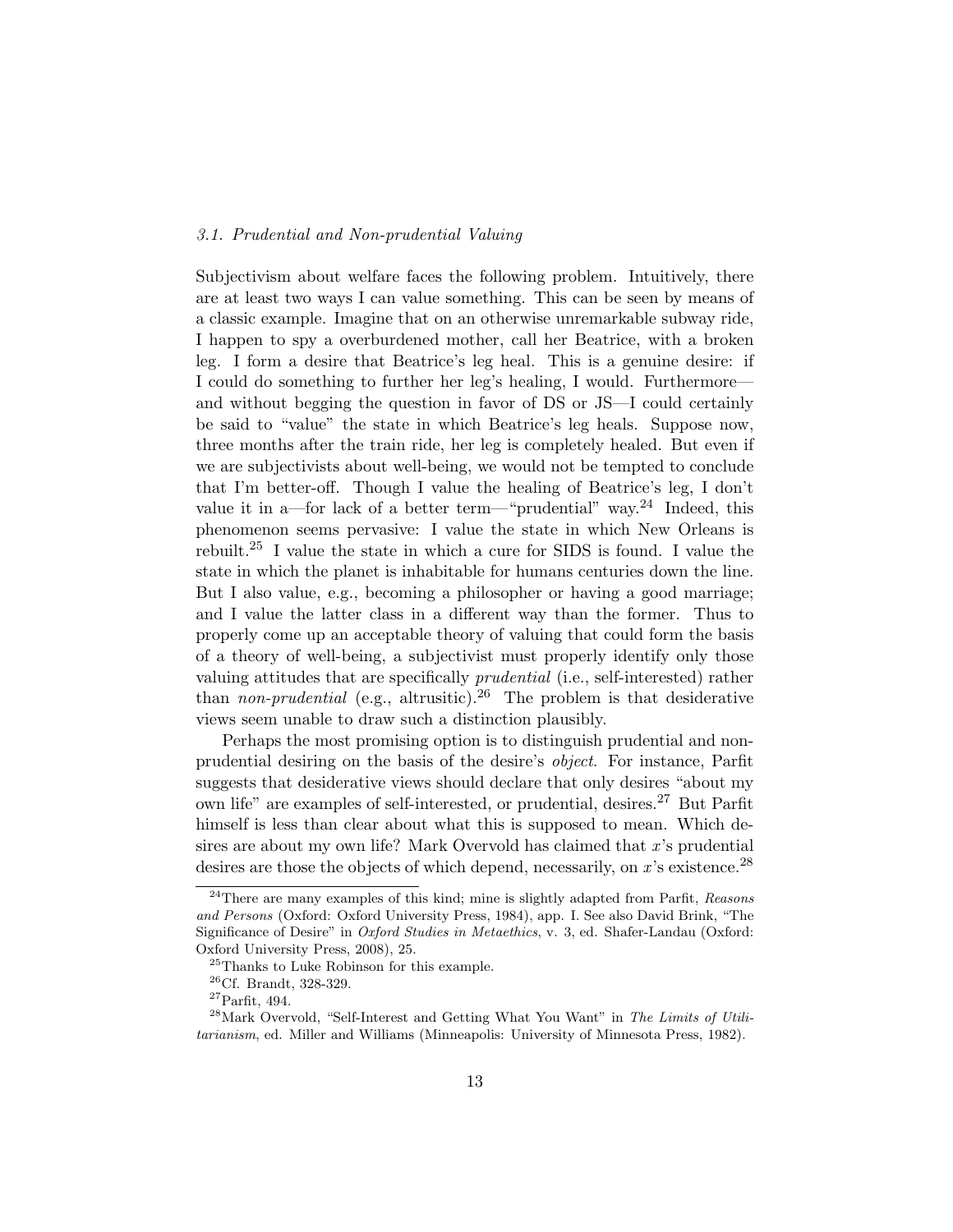But there are three problems here. First, Overvold's proposal would have the effect of ruling out all desires that could only be satisfied posthumously as being prudential. To be fair, this is precisely what Overvold wishes to rule out. But it is not clear to me that we should. If I desire to be recognized posthumously as a master of the Hammond Organ, and work tirelessly to achieve this goal, it is unclear why we shouldn't regard this as an instance of prudential desiring.<sup>29</sup> Second, imagine that I desire that New Orleans be rebuilt during my lifetime. To my ears, anyway, this desire does not seem obviously prudential simply for the fact that its object necessarily involves my existence. Furthermore, David Sobel notes that my desires to keep my promises necessarily depend on my existence.<sup>30</sup> But this certainly doesn't guarantee that these desires are instances of prudential rather than non-prudential valuing. Third, and more generally, to distinguish prudential and non-prudential desiring on the basis of the object of desire cannot succeed, insofar as many desired objects seem to permit of both prudential and non-prudential valuing attitudes. Here's an example. Imagine that I desire to spend my life traveling to the poorest villages of the world to help vaccinate young children against common maladies. Is this a prudential or non-prudential desire? Surely it depends on the person in question: for some this might be a life-long goal upon which the success of life depends. For others this might be regarded as an instance of self-sacrifice one desires to undertake for beneficent or moral reasons. Hence the desire's object cannot seem to distinguish between prudentially relevant valuing and its contrary.

Alternatively, one might try to divide prudential and non-prudential desires abstracting from desired objects. For instance, one might say that prudential desires are those the objects of which I want for my own sake. But this proposal does not succeed. I can want things for my sake in a moral rather than prudential way, i.e., for the sake of my moral uprightness.<sup>31</sup> A partisan of DS might respond by saying that only my prudential desires count in favor of my welfare. But this is obviously unsatisfactory: we have been asking which desires are prudential and which aren't. It's unhelpful to simply be told: the prudential ones. In surveying the problem of prudential

 $29$ Cf. Brandt, 330.

 $30$ David Sobel, "Well-Being as the Object of Moral Consideration" in *Economics and* Philosophy 14 (1998), 267.

<sup>&</sup>lt;sup>31</sup>See Sobel, "Well-Being as the Object of Moral Consideration", 266-269. One could refine this by suggesting that my prudential desires are those that I maintain for the sake of my welfare. But, leaving aside the problem that desiring something for the sake of one's own welfare seems a curious pro-attitude to possess, this seems no more helpful than saying that prudential desires just are those that are prudential. See Arneson, 124.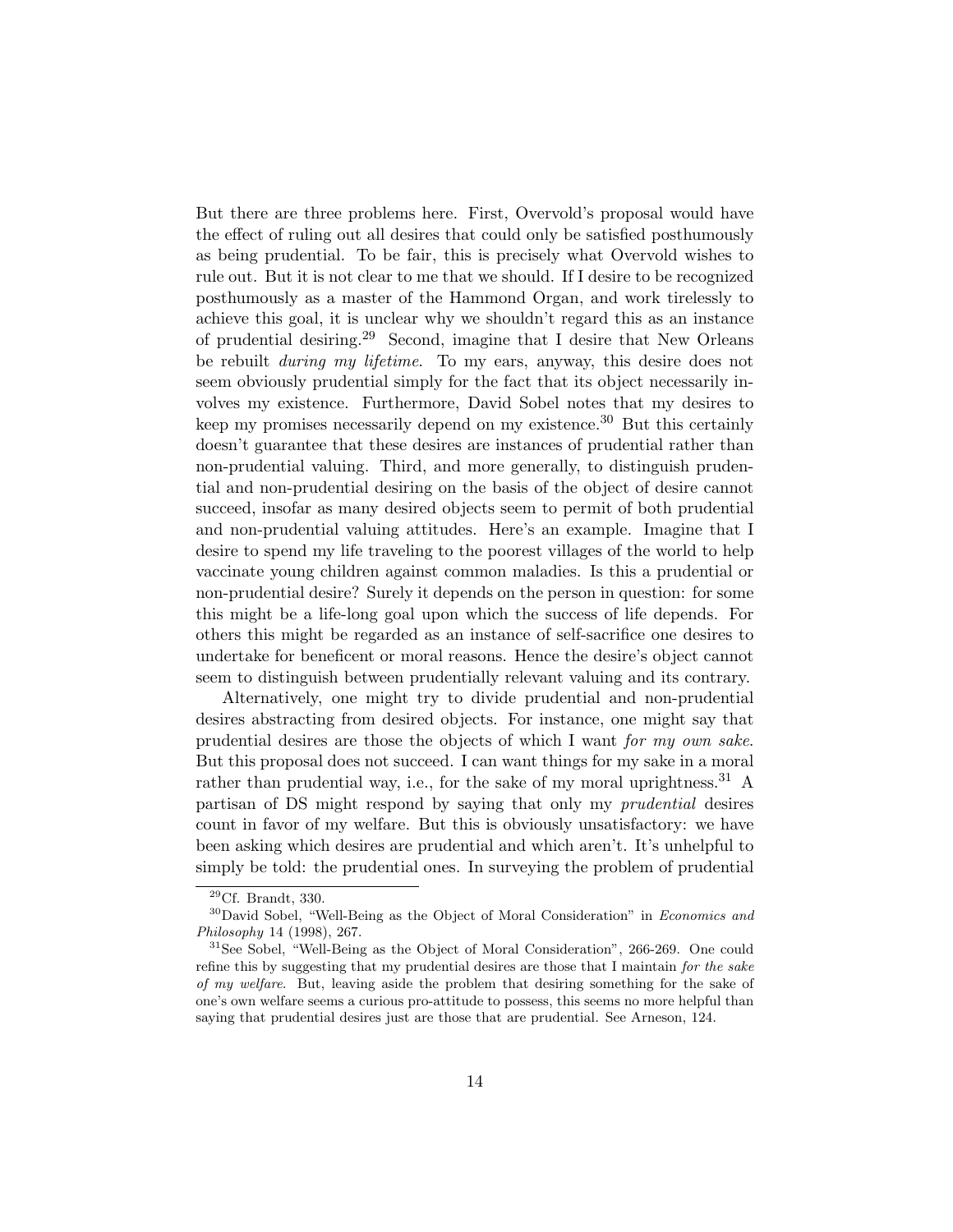desires, Arneson has declared, bluntly, that no solution can be found.<sup>32</sup>

I do not wish to canvass all attempts to properly cleave prudential and non-prudential desires. This problem has been the object of much handwringing; Arneson's blunt declaration may yet prove too strong. But it is worth noting that JS can offer a particularly natural solution to this problem. For JS, the prudential valuing attitude is not a belief that the valued object is merely good. Rather, it is a belief that the valued object is good for me. Though I may believe that many things are good—such as a cure for SIDS, or the rebuilding of New Orleans—the "for me" clause is an essential element in any prudential valuing attitude: my welfare is determined by my beliefs about my own good. Here prudential valuing is clear as day: I take a prudential valuing attitude to  $\phi$  only insofar as I believe  $\phi$  is good for me. This seems to do the trick. Though I might believe that the healing of Beatrice's leg, or my own self-sacrifice for moral reasons, is good, in all but the most rare cases I do not believe these would be good for me.

Of course, I might for some reason come to believe (coherently, say, and under the right conditions) that Beatrice's leg's healing is good for me. For JS this fact would entail that I would be better-off were it to occur. One might, of course, object to this, perhaps plausibly. But this objection does not show that JS cannot properly distinguish between prudential and non-prudential valuing. It merely shows—if successful—that some objects toward which one might take a prudential valuing attitude do not count in favor of one's well-being. But this objection does not threaten JS rather than DS. It is instead a problem for subjectivism on the whole; perhaps it is reason to supplement subjectivism with a quasi-objectivist account of just what sorts of prudentially valued objects can count in favor of my welfare. If, on the other hand, we accept subjectivism as expressed in the introductory sentence of this paper, we should not bar an individual's well-being from extending beyond the boundaries of their life or experience, as mine does insofar as I prudentially value the healing of Beatrice's leg. Instead and herein lies the real challenge—subjectivists must develop a theory of valuing that properly represents a person's prudentially relevant valuations no matter what they prudentially value. And JS completes this task in an admirably clear way. JS can distinguish the times at which  $x$  values the healing of Beatrice's leg in a prudential way (rare) versus the times at which x values the healing of Beatrice's leg in a non-prudential way (more common). Though I do not wish to argue that it is impossible for DS to mark this distinction (though offhand I can't see how it would do so), the relative

 $32$ Arneson, 125.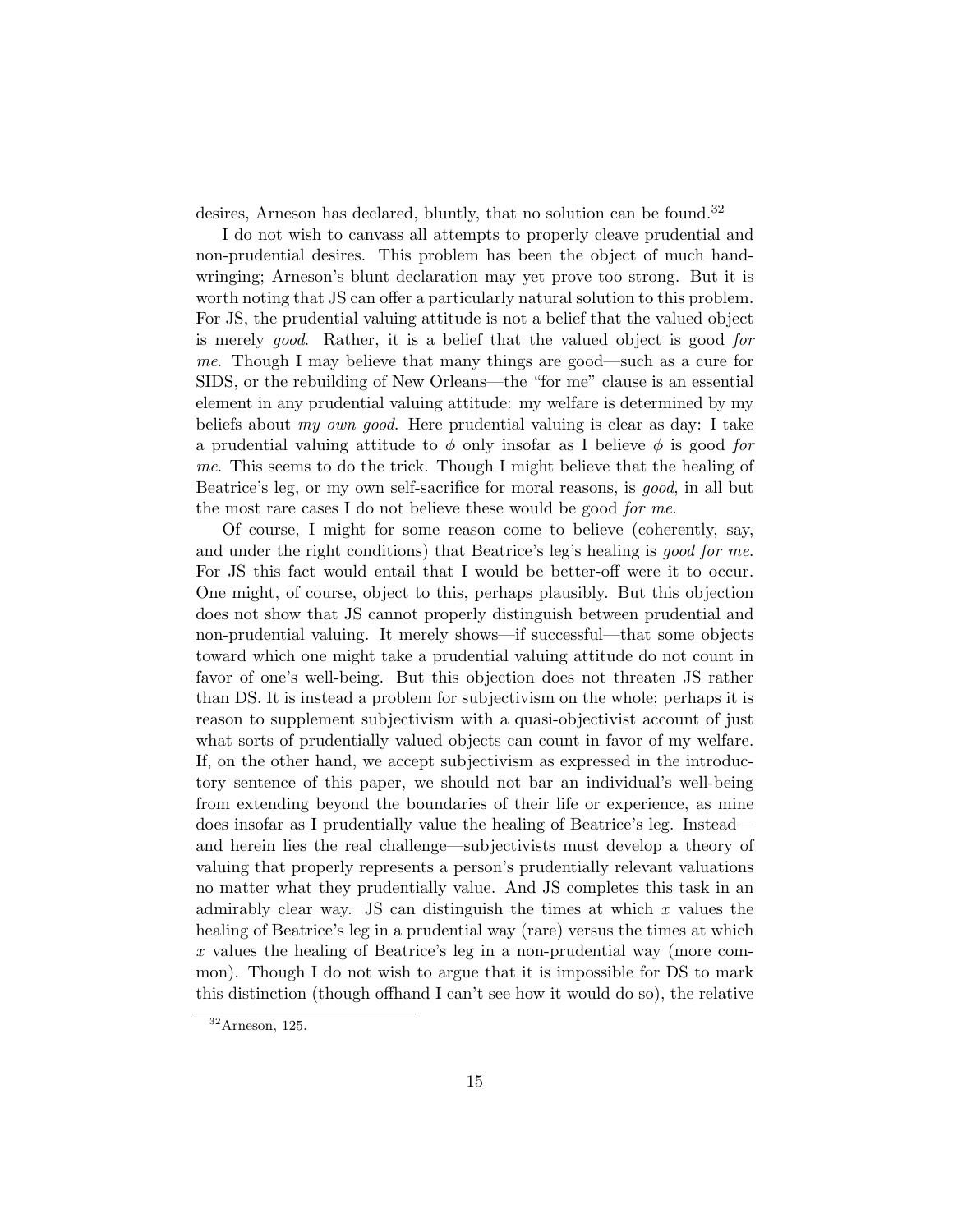ease with which JS can do so is an important advantage.

# 3.2. The Paradox of Desire

The following is a well-known problem for DS. Fortunately, JS has an easy solution. The problem runs like this. Imagine that I desire to be worse-off. In other words, perhaps as a result of a lack of self-worth or as a result of indoctrination that results in my own self-loathing, I come to desire strongly that I have a bad life. Assume that I am at a negative welfare level, and that because of the importance and intensity of this desire, having it satisfied would entail that I have a non-negative welfare level.<sup>33</sup> In that case, it would appear that if my welfare level is negative, it is positive (given the satisfaction of the desire that it be negative), and if it is positive, it is negative (given the strength of the desire that my welfare be negative). Hence, a paradox arises.<sup>34</sup>

JS can avoid this problem. For JS, it never improves the quality of my life to be worse-off. Why? Because no matter what else I believe, I cannot coherently believe that it is good for me to be worse-off. Assume that the realization of some state of affairs  $\phi$  would make my life worse. According to JS, I cannot believe that  $\phi$  would make my life better, because for  $\phi$  to make me worse-off, I *must* believe that it will make me worse-off, rather than better-off. Because any set of coherent evaluative beliefs will rule out the inconsistent set " $\phi$  is intrinsically better for me" and " $\phi$  is intrinsically worse for me", JS does not allow that my welfare can be increased by its decrease. To believe that my life goes better as it goes worse is simply self-defeating.

This holds even if the state of affairs  $\phi$  just is the state of affairs of my being worse-off. Assume that  $\phi$  is the state of affairs in which I am worseoff than the current state of affairs  $\psi$  by the smallest possible degree. To believe that I am worse-off in  $\phi$ , I must believe that  $\psi$  is better than  $\phi$ . To believe that being worse-off improves my well-being, I must believe that my well-being improves by moving from  $\psi$  to  $\phi$ , because I am worse-off in  $\phi$ than I am in  $\psi$ . But I cannot coherently believe that I am better-off while  $\psi$  obtains than I am while  $\phi$  obtains (which is required given the essential claim that  $\phi$  is a state of affairs in which I am worse-off), and also believe that I am better-off (or neither better- nor worse-off) while  $\phi$  obtains than

<sup>&</sup>lt;sup>33</sup>For a nice discussion of this objection, and one proposed solution to the problem, see Brad Skow, "Preferentism and the Paradox of Desire", Journal of Ethics and Social Philosophy 3 (2009).

<sup>&</sup>lt;sup>34</sup>See also Chris Heathwood, "The Problem of Defective Desires" in the Australasian Journal of Philosophy 83 (2005).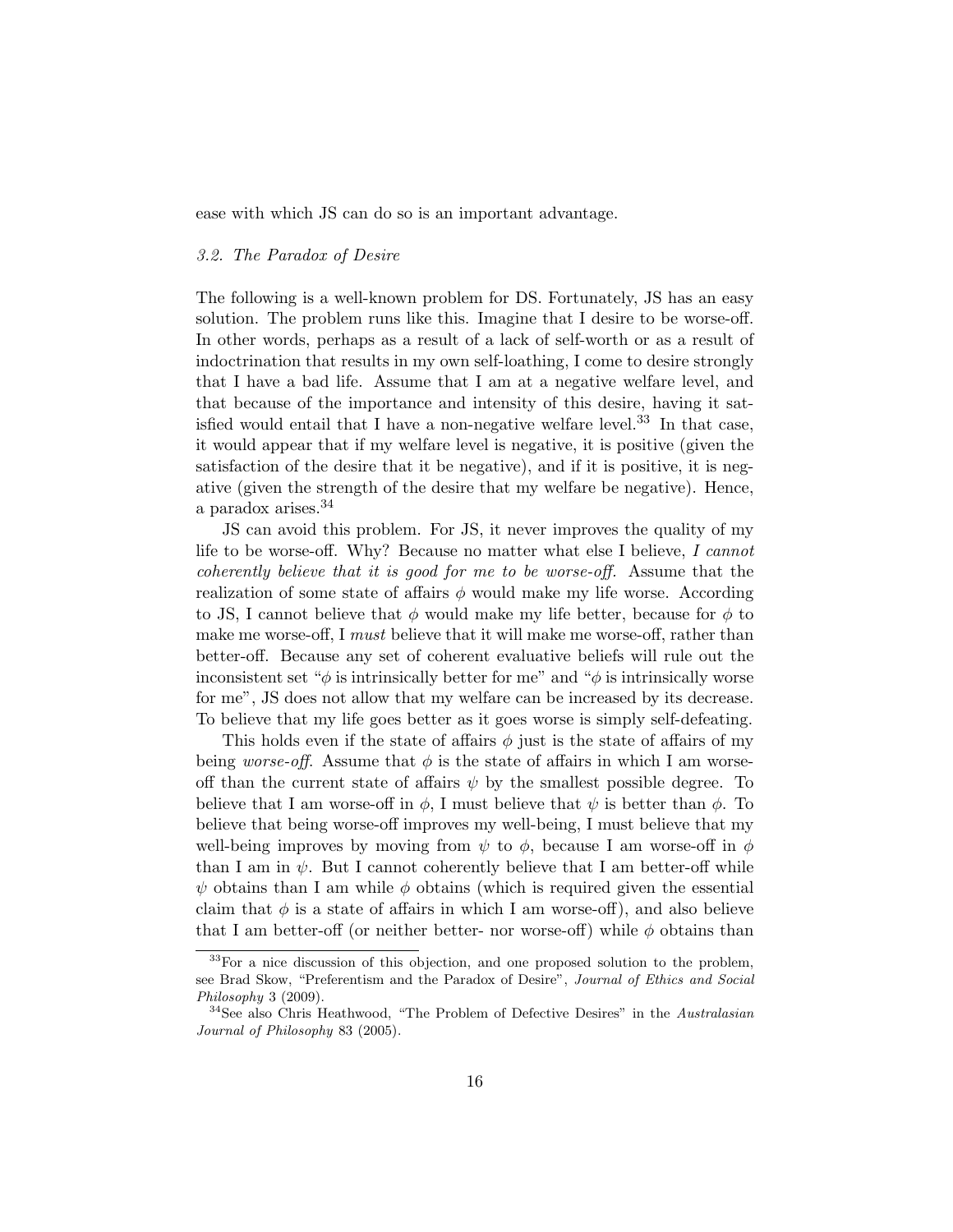I am while  $\psi$  obtains (which would be required were I to believe that  $\phi$ has intrinsic prudential value simply for being worse than  $\psi$ , given that  $\phi$  is worse than  $\psi$  in the smallest possible degree). To believe that I am better-off by being worse-off, I must believe that  $\phi$  is ranked of *at least* equal value to  $\psi$ —otherwise my being worse-off would not make me better-off. But this is incoherent. If I am worse-off in  $\phi$ , given JS, I must *believe* I am worse-off in  $\phi$ <sup>35</sup> But I cannot believe this and also believe that  $\phi$  and  $\psi$  are of at least equivalent value. This result is just the sort of absurdity that the weak coherence condition rules out.

This result is significant. JS cannot allow that the mere fact that someone is worse-off of itself increases their well-being. Any set of beliefs that would generate such a paradox is incoherent. Though I wish to allow the possibility that a desiderative subjectivism could respond to this worry, I maintain that the response offered by JS is precisely what the doctor ordered. JS gets to the heart of the matter: one cannot have a better well-being score simply for having a worse well-being score.<sup>36</sup>

One possible response suggests itself. JS appears to solve the paradox

<sup>35</sup>Or, at least, I must maintain a set of beliefs that imply this, i.e., by evaluating the constituents of  $\phi$  and  $\psi$ .

<sup>36</sup>An anonymous suggests that though it is incoherent to believe, literally, that one is better-off for being worse-off, this doesn't entail that there's no way for JS to end up in paradox. For instance, I might not believe that JS is the true theory of welfare. If so, I might come to believe that it is better for me to have fewer, rather than more, of my evaluative beliefs satisfied. Surely this is coherent. But for JS, having fewer of my evaluative beliefs satisfied entails that I'm worse-off. And so I appear to maintain a set of coherent beliefs that entail, on JS, that I am better-off for being worse-off. Paradox results. But this argument goes wrong: the state of affairs  $(\phi)$  in which fewer rather than more of my beliefs are satisfied needn't be a state in which I am worse-off. Depending on the evaluative significance I coherently grant to having fewer beliefs satisfied, I could be worse-off, better-off, or neither in  $\phi$ . And if this is right, to believe that  $\phi$  is better for me than  $\psi$  (a state in which more of my beliefs are satisfied) implies that I grant  $\phi$ substantial evaluative significance in comparison to  $\psi$ , and hence there is no paradox: I am better-off in  $\phi$ . (In other words, I treat the loss of the intrinsic goods as a result of the non-satisfaction of my other beliefs as worth it for the intrinsic good of having fewer beliefs satisfied. Odd, perhaps, but not paradoxical.) Of course, I might maintain other beliefs that imply  $\psi$ 's betterness than  $\phi$ . But if so I have incoherent beliefs and, for JS, no paradox arises.

This example sheds light on a wider lesson. For JS to generate a paradox in assigning  $x$ 's welfare score, it must be the case that  $x$ 's set of evaluative beliefs assigns inconsistent evaluative valences (like "better" and "worse") to a particular state of affairs  $\phi$ . Otherwise one's belief set would assign a consistent evaluative valence, and there would be no paradox. But this sort of inconsistency is precisely what the coherence condition is designed to rule out: any set of beliefs that assigns inconsistent evaluative valences to a state of affairs is, strictly speaking, incoherent.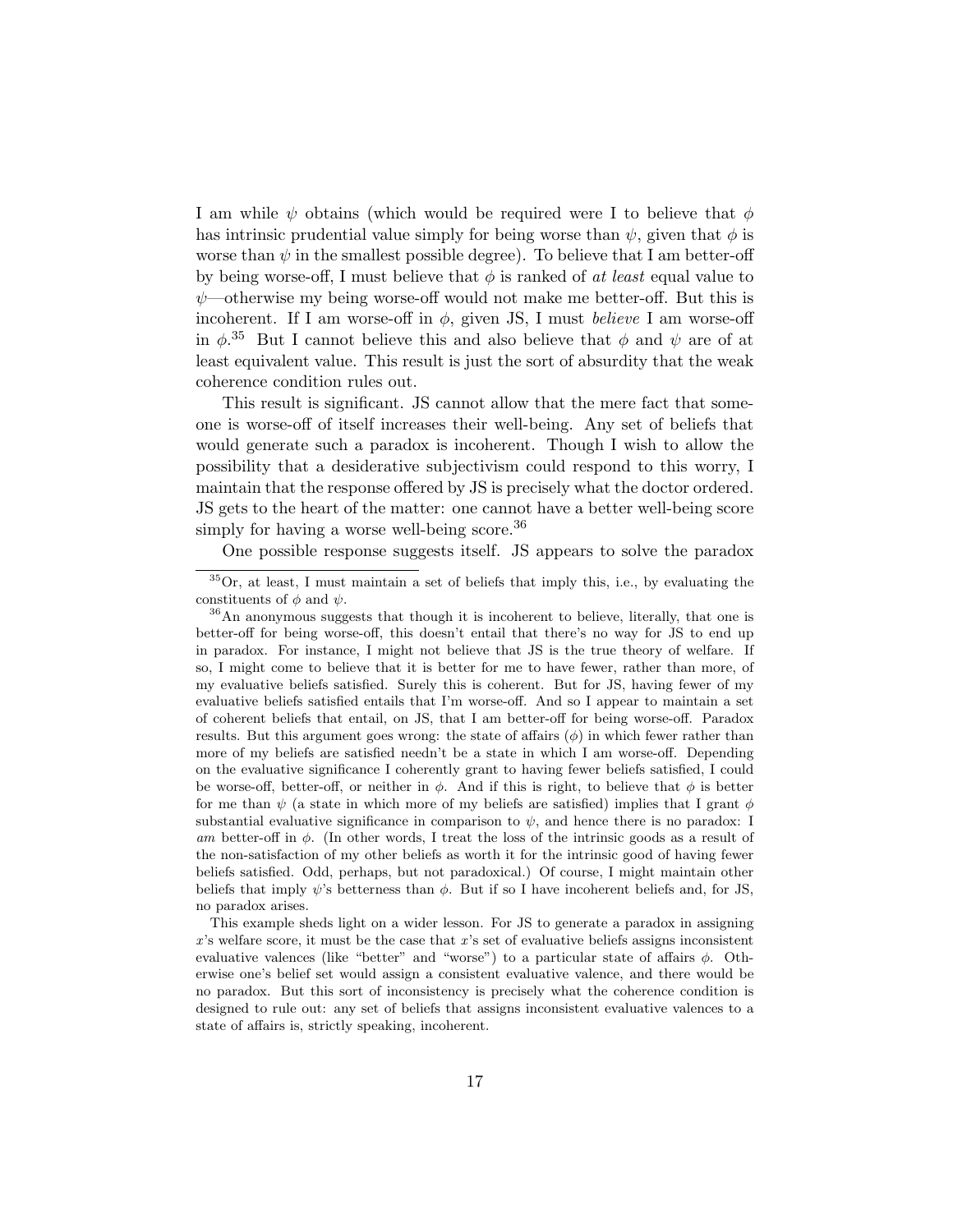of desire in virtue of its appeal to a weak coherence constraint on valuing. But why couldn't a desiderative view appeal to the very same thing, and in so doing solve the paradox? Unfortunately, this proposal does not succeed. Say that I desire to be worse-off, but I am indifferent to everything else. This is surely a coherent desire set, if any is. But under these conditions the paradox remains. In not satisfying my desire to be worse-off, this desire is frustrated, and hence I become worse-off, and hence the desire is satisfied, and I become better-off, and hence worse-off, etc., etc. If that's correct, a coherence constraint is no savior for DS.

Again, I do not wish to make the strong claim that there is no way to understand DS such that it could avoid the paradox of desire. But even if such a view could be found, the solution offered by JS is far more satisfying, and gets at the heart of the issue: it is incoherent in itself to believe that one is better-off by being worse-off.

# 4. A Response: Favored Conditions

I argue that a judgment-based theory of valuing offers more satisfying verdicts than a desiderative theory of valuing, but also offers two important structural advantages: it can respond, in a natural and satisfying way, to two persistent difficulties for a desiderative interpretation of welfare subjectivism.

However, I have not yet considered a desiderative theory of valuing with the benefit of full context. In particular, most versions of DS hold that  $\phi$ is good for x only if x values  $\phi$  under specified idealized or counterfactual conditions. But I did not consider the possibility that a desiderative theory of welfare might avoid the problems noted here when combined with a theory of favored conditions. Perhaps, it might be argued, when placed in such context, a desiderative view succeeds.

But this response misunderstands the dialectic. I have so far argued that DS is incorrect because it offers a problematic theory of valuing: desire. But this problem remains no matter what set of favored conditions one accepts. Consider, for instance, the classic proposal that that which is good for x is that which x would desire under conditions of full information.<sup>37</sup> The problem is that that which one desires with full information needn't be coextensive with that which one values with full information. Take Stan. There is no guarantee that with full information Stan will desire either op-

 $37$ This strategy is pursued by a number of desiderative theorists, in various incarnations, including Sidgwick, 111-15; Rawls, §64; Brandt, 132; Railton, op. cit.; Lewis, op. cit.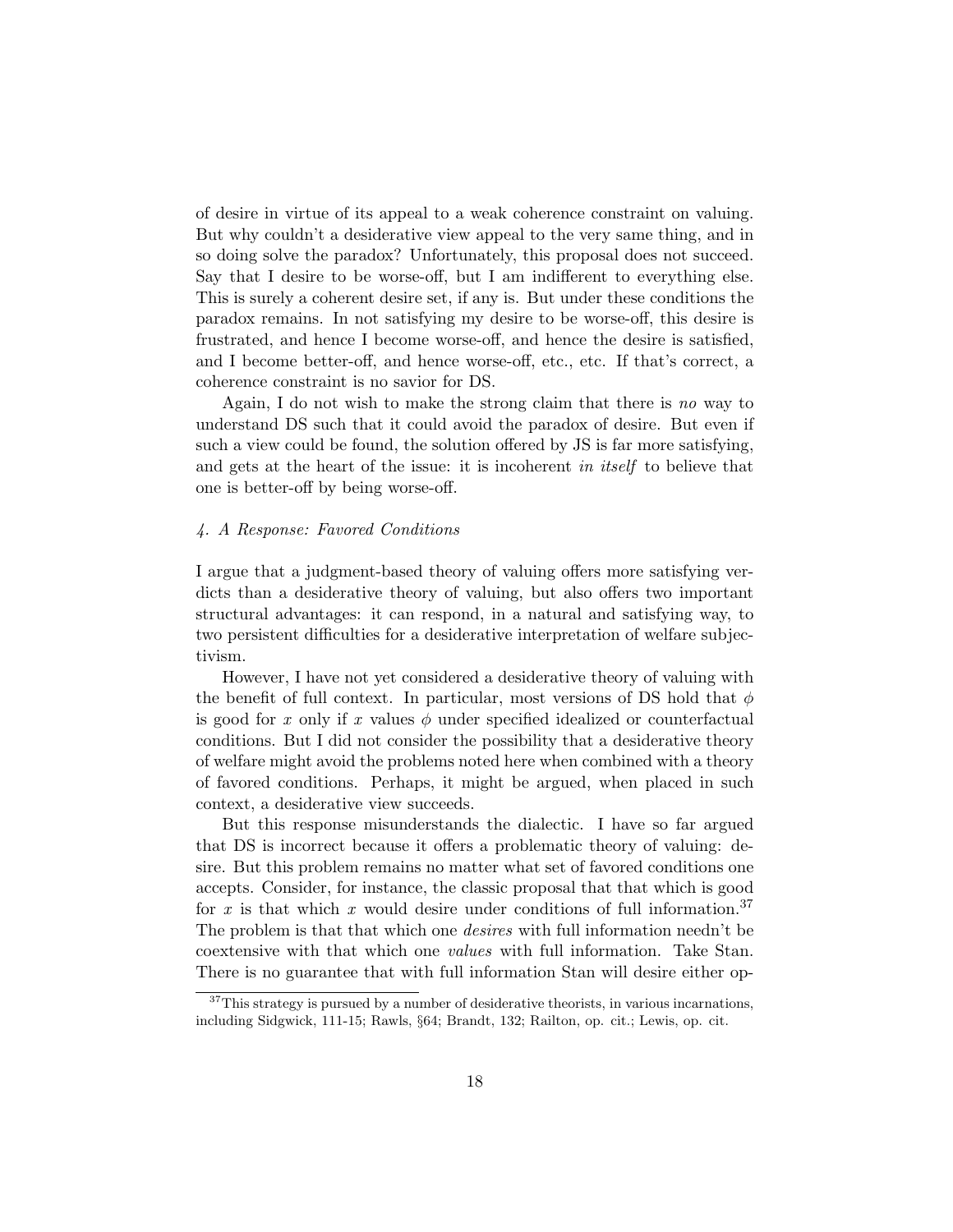tion. The problem with Stan is not that he is ill-informed, but rather than he is burnt-out. But merely because, assume, Stan possesses full information and does not desire either option seems insufficient to declare that he doesn't value either option. It seems right to suggest that Stan could value moving to Small Town whether or not he suffers from a case of "desiderative exhaustion" even granting conditions of full information.<sup>38</sup> Furthermore, this possibility does little to salvage the second-order desiderative view. We may well believe that Jack and Julie are fully aware of all information. Indeed, it is the information that they possess that leads them to want to want things that they do not value, or to fail to want to want things that they do value. The problem here traces back to desire: there is no guarantee that under conditions of full-information a person will value that which they desire, any more than they will value that which they desire in their actual, benighted, state.<sup>39</sup>

Before retiring this response, I should consider a further possibility at which I gestured in the previous section. JS can avoid some of the problems facing DS, or so it may seem, because JS employs a *coherence* constraint on the nature of valuing: that which I value is that which I would believe is good for me were my beliefs rendered coherent. But why couldn't a desiderative view adopt the same constraint?

However, this proposal also cannot succeed. (One could construe the coherence constraint as an element of a desiderative theory of valuing or as part of a theory of favored conditions. I assume here that it should be treated as an element of a theory of favored conditions, but this is neither here nor there. The problems are the same either way.) First, even if we offer an account of what it means for a desire set to be coherent (no trivial task), the general problems noted in the previous sections remain.

<sup>38</sup>Further problems with the full-information account are noted in Arneson, 126-135; Allan Gibbard, Wise Choices, Apt Feelings (Cambridge, MA: Harvard University Press, 1990), 18-22; David Velleman, "Brandt's Definition of 'Good'" in The Philosophical Review 97 (1988).

 $39$ Railton suggests that the favored conditions are not just information (or what he calls "awareness"), but also *rationality*. But this does nothing to solve the problems of Julie and Jack: it would seem that Julie and Jack adopt their second-order desiderative stances in a straightforwardly rational way, given their circumstances. In addition, it is hard to see the desires of the drug addict, or Stan's lack of desires, as irrational unless one is willing to suggest that something other than their desiderative sets determines that which is good for them. But this is clearly a problematic suggestion for DS. Similarly, Brandt argues that the theory of favored conditions includes full-information and "cognitive psychotherapy". But though such therapy may very well cure Stan's burn-out, or the drug addict's addiction, it seems to do little in the case of Julie and Jack: that which they desire to desire after cognitive psychotherapy is unlikely to change.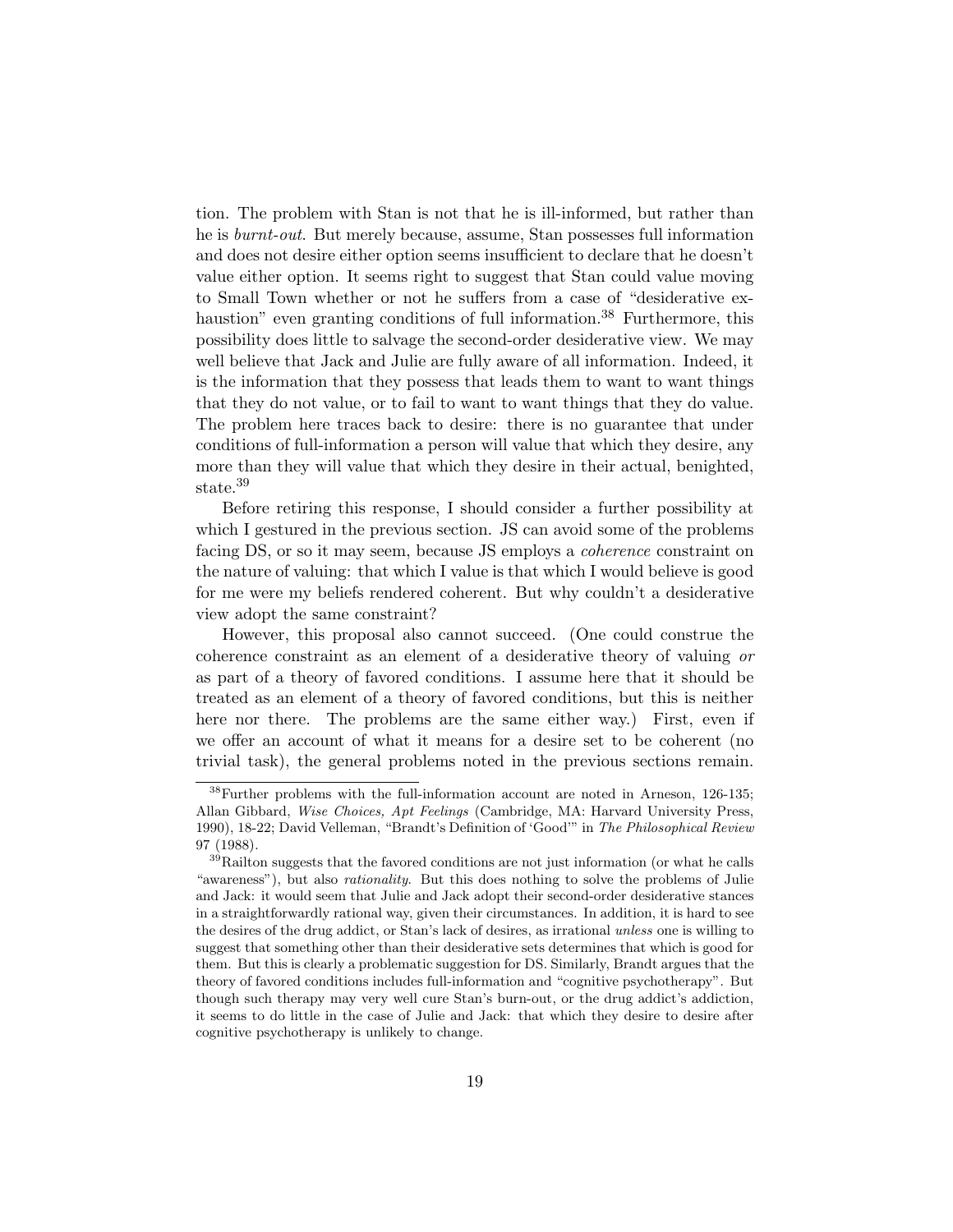Any rubric by which to render an incoherent set of desires coherent must privilege some set of desires. But there is no set of desires that might be so privileged that guarantees that a resulting coherent desire set reflects that which a person values. One obviously cannot privilege second-order desires for reasons already well-rehearsed. Furthermore, privileging the stronger desire (whether first- or second-order) clearly fails. The drug addict's desire for the daze may be overwhelmingly strong, hence any coherent set of desires that privileges his strongest desires will not conform to the drug addict's values: the drug addict clearly does not value taking the drug. Another possibility is offered by Alan Goldman.<sup>40</sup> Goldman claims that in rendering incoherent desires coherent, one does not keep fixed the strongest desires, but rather the "deepest" desires, where "depth" is determined not by strength, but by the power of a particular desire to explain one's other motivational states.<sup>41</sup> (For instance, my desire to be a professional philosopher is "deep", because this explains a number of other desires I have, e.g., my desire to teach this class, read this book, revise this paper, etc.) Goldman's proposal, however, is no help; alienating desires can be writ large. Take, for instance, a desire to be thin for its own sake on the part of a person with an eating disorder. One might explain much of what he or she desires, the actions he or she performs, etc., with reference to this deep desire, though we should not conclude, simply on this basis, that a person *values* the state of being thin.

In concluding this section, I offer a general point. I doubt very much that any theory of favored conditions could allow a general convergence of desire and value. But even if we find a set of conditions under which there is such a general convergence, does this imply that, under such conditions, desire is the *source* of value? I think not! All this would imply is that we have found a set of conditions that molds a person's desires to fit that which she values. To determine whether desires are the source of a person's values under this favored set of conditions we must consider the potential *counter*factual divergence of desire and value—the extent to which desire and value converge under other conditions. But, as we have so far seen, under the vast array of conditions we might describe there is no proper convergence between desire and value. This is strong evidence that, even if some conditions can be described that would entail such convergence (which seems to me doubtful), any such convergence is at best accidental.

<sup>&</sup>lt;sup>40</sup>Alan H. Goldman, Reasons From Within: Desires and Values (Oxford: Oxford University Press, 2009), 23.

 $^{41}$  Goldman, 38.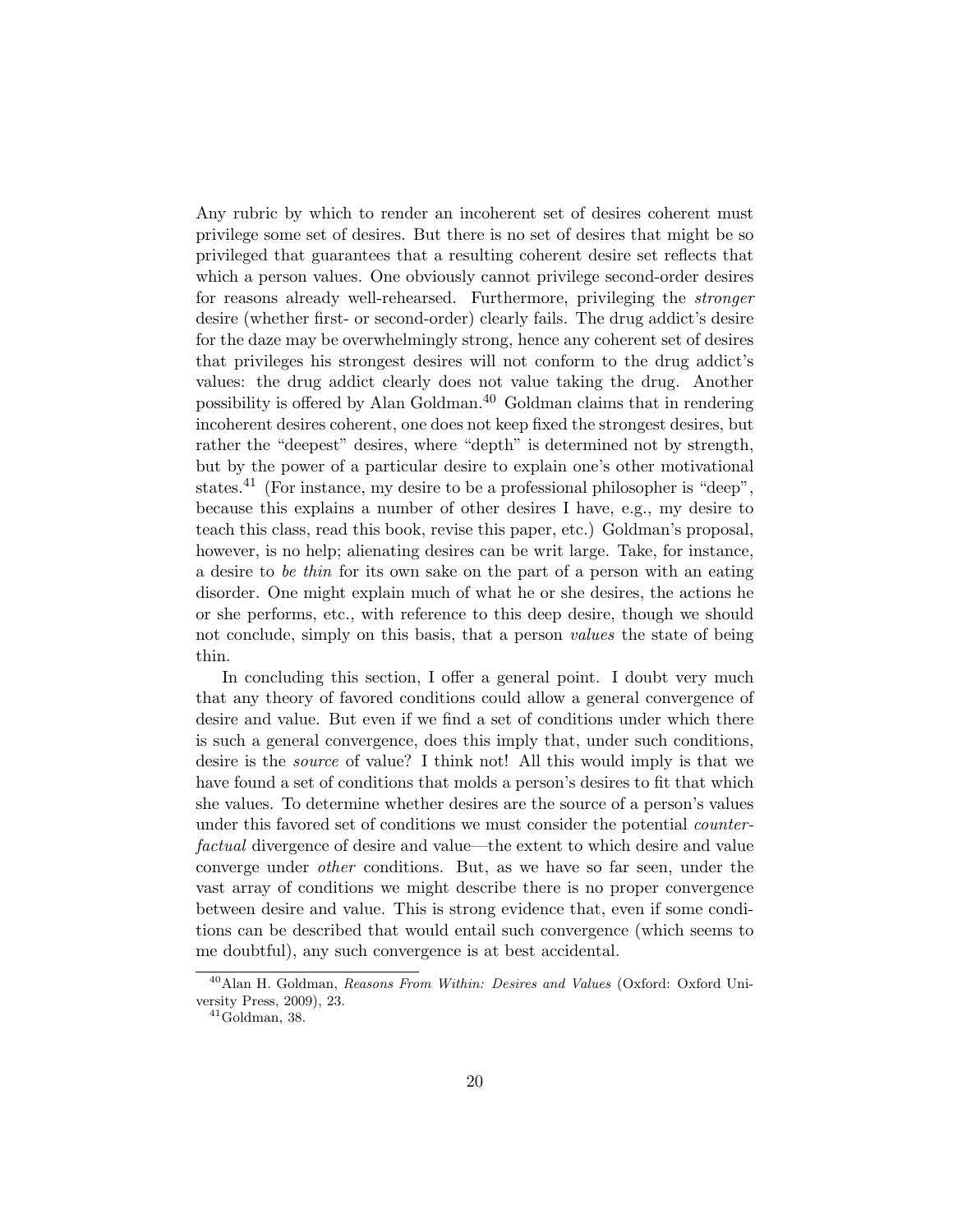# 5. Objection: Embarrassing Cases

I have so far argued that judgment-based theory of valuing is superior on three grounds. First, it better accommodates our considered judgments of what it means for someone to value something, as displayed in the cases explored in sections 1 and 2. Second, it eliminates the classic problem of prudential versus non-prudential valuing. Third, it can avoid, in an extremely natural way, the paradox of desire. Hence, there are good prima face reasons to accept a judgment-based theory of valuing.

What remains is to consider three important objections to JS. The first objection takes aim at the first purported advantage of JS. I have so far attempted to embarrass a desiderative theory of valuing by considering a number of cases that a desiderative theory cannot appear to handle adequately. However, what's to stop a desiderative theorist from making precisely the same accusation? Are there no embarrassing cases for a judgment-based view? And if there are, surely a judgment-based view is no more accommodationist than a desiderative theory of valuing.

First, JS might be under-inclusive. Imagine, for instance, an inversion of Stan. Imagine that Stan has no belief regarding whether moving to Small Town or remaining in Big City would be good for him. However, suppose that he desires (and, perhaps, desires to desire) to remain in Big City. Surely we would be tempted to say, in this case, that Stan values remaining in Big City despite a failure to believe that so doing is good for him. Second, consider:

Janet: Janet believes that developing an interest in classic cars would be good for her. But Janet has no desires in any way connected to this belief: she hates classic cars, and has no secondorder desire to develop her taste in classic cars.<sup>42</sup>

For Janet, one may be tempted, despite her belief that it would be good for

 $42$ I have purposefully stated Janet's case such that it is relatively easy to believe that none of Janet's desires would be advanced by the satisfaction of her relevant evaluative belief. An anonymous reviewer suggests that I consider an alternative case that would also guarantee this: the case in which Janet desires that the temperature on Pluto should be n degrees Kelvin. However, though I offer the same response to both cases, I consider the latter case unfairly prejudicial, given that considered judgments about whether Janet values such a state may be unfairly prejudiced by a common intuition that no one could be made better-off by such a state (which is no more a problem for JS than DS). In sorting out the relative plausibility of JS and DS, it seems sensible to focus on cases of valuing the objects of which seem relatively uncontroversial as welfare benefits.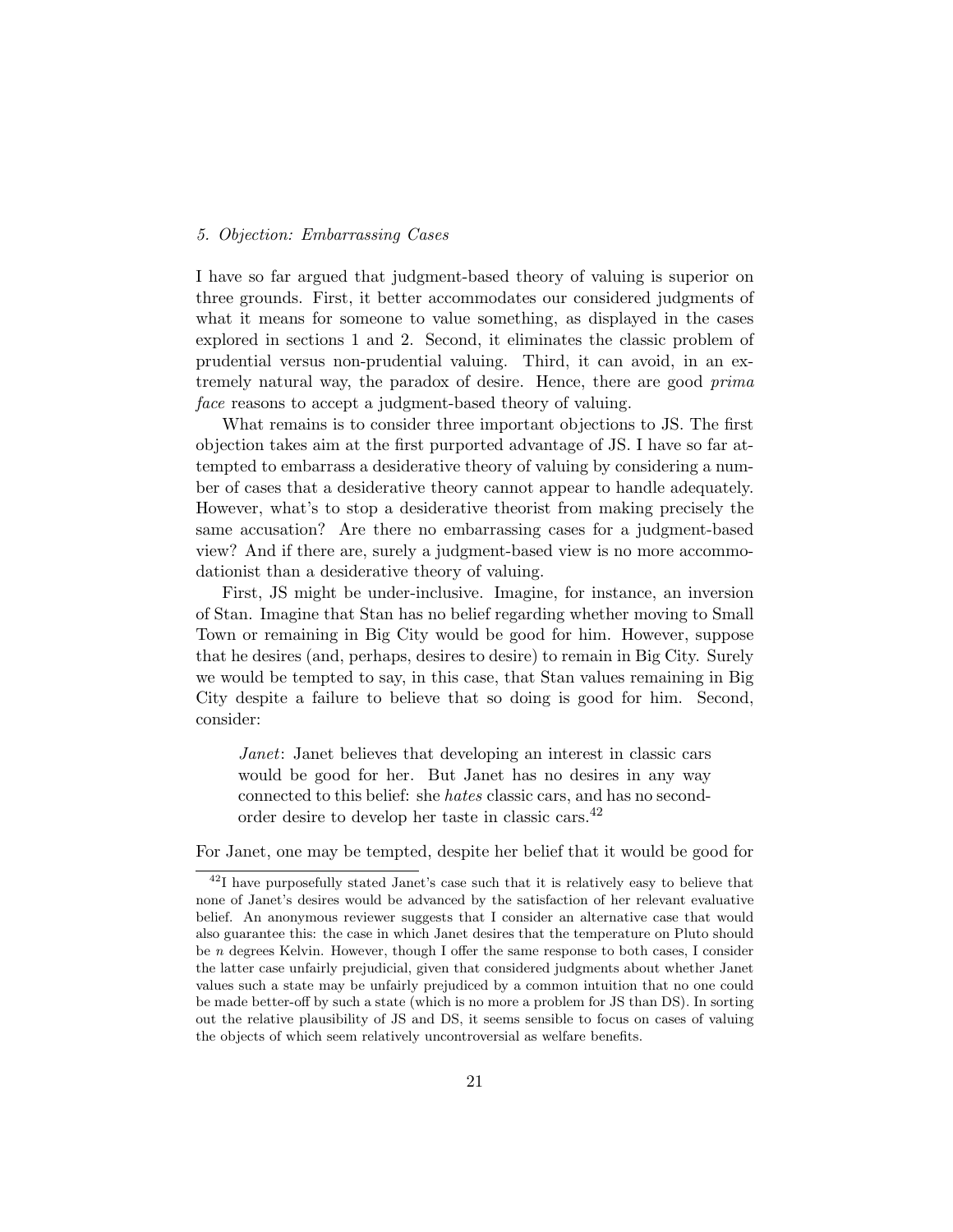her, to say that Janet does not value developing her tastes in this way.

I think the plausibility of these verdicts should be disputed. Take Stan. If it is really true that Stan has no belief regarding which option would be better for him, I am hesitant to say that Stan can really be said to genuinely value remaining in Big City. Let's say that you ask Stan what he thinks about the move, and he replies: "Well, I know that I want to remain in Big City, and I do have a desire to maintain this desire. But I'm just not sure that I believe that remaining in Big City is good for me." Of course, we would likely be puzzled by Stan's response, insofar as we generally believe that second-order desires are responsive to beliefs about value. But leave this aside. I'm tempted to say that in this case, we would be unsure about what Stan values: and our uncertainty derives from Stan's failure to believe that one is better than the other. We would likely say that Stan is conflicted. But this is a problem for a desiderative theory of valuing: Stan's desires are not conflicted.

What if Stan's failure to believe in the prudential value of either option is, say, a product of "epistemic exhaustion", which parallels Stan's "desiderative exhaustion" ("burn-out") discussed in §1? Imagine, for instance, that Stan has difficulty believing in the value of anything because of rigorous and exhaustive work in the testing of his own beliefs. He just can't bring himself to believe in the intrinsic value of either moving to Small Town or remaining in Big City. Despite this, he desires (desires to desire, etc.) to stay in Big City. Would we really believe that he doesn't value staying in Big City? To state my own intuition, I think in this case we would be reluctant to say with any confidence that he values staying put, insofar as he cannot bring himself to believe in the value of so doing. You might think this is implausible; after all he desires to stay in Big City. But I think Stan's desires are not evidence that Stan values staying in Big City under such conditions. Though they may be important, it seems more plausible to describe them as an indicator of Stan's disposition to value staying in Big City; a disposition that, given his desiderative profile, we would expect to activate once he gets over his exhaustion. But we should be reluctant to say that his desires are evidence that he values moving to Big City now, or, to use a bit of terminology, "occurently". Insofar as Stan can't bring himself to believe in the value of anything, Stan can't bring himself to *value* anything.<sup>43</sup> Sometimes we are too exhausted to value—this case is a prime example. One might think that DS could make the same claim, i.e., that Stan's burn-out is just an example of failing to occurently value. But this seems to me less plausible. In the

<sup>&</sup>lt;sup>43</sup>Thanks to an anonymous reviewer for this case and helpful suggestions.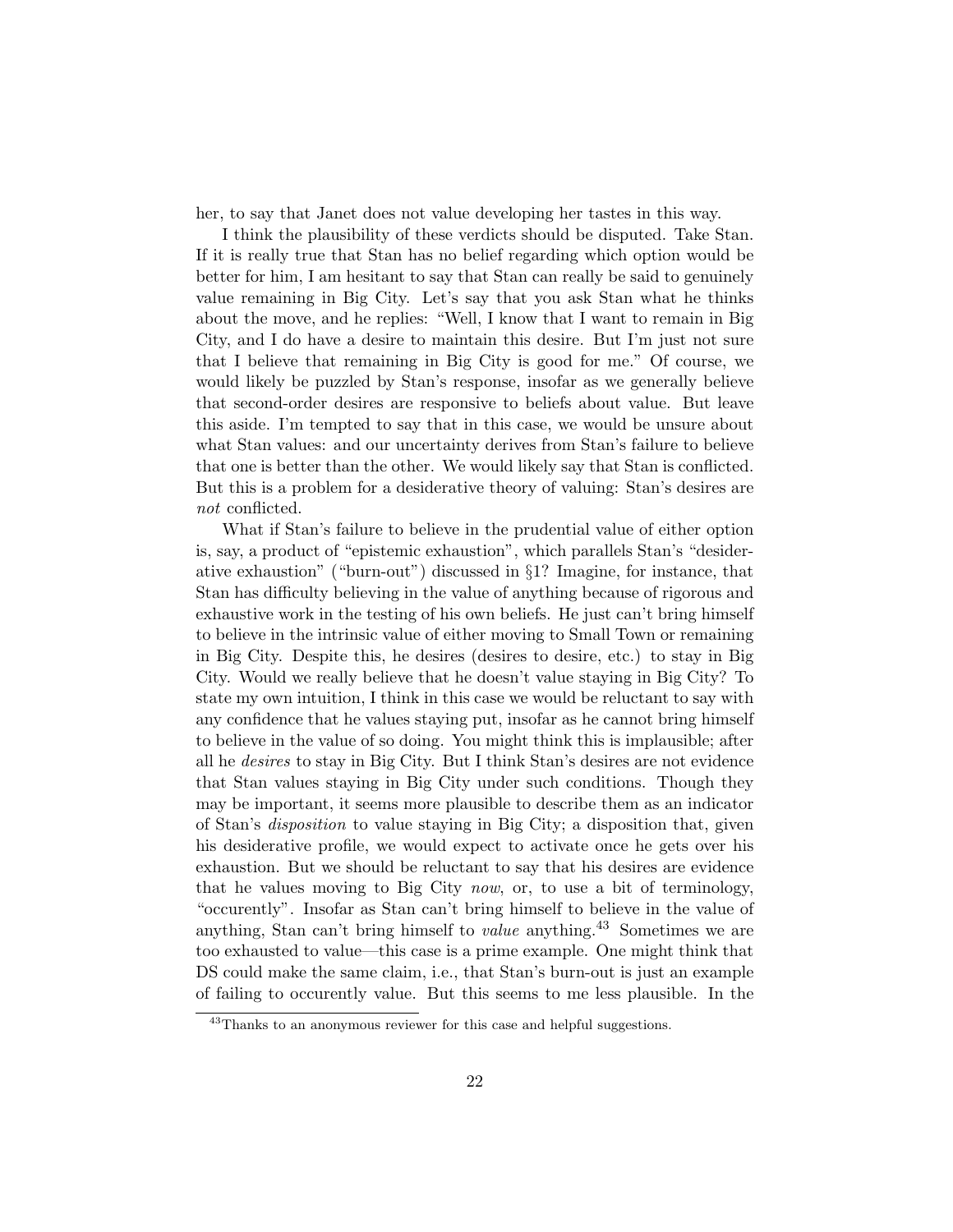case described in §1, it seems right to say that Stan values moving to Small Town *even* if he is burnt-out.

I think a similar thing should be said for Janet. Suppose we ask whether Janet desires to develop an interest in classic cars, and she replies: "No, not really." Without further information, we would be generally tempted to say that Janet does not value the development of such an interest. However, if Janet goes on to say: "However, I do really believe that doing so would be good for me", or something to that effect, we would likely alter our verdict. Perhaps she does, after all, value developing an interest in classic cars despite her desires. Much of the importance of desiderative states in determining what individuals like Janet and Stan value, it seems to me, derives from a general assumption that an individual's desires (especially their secondorder desires) are reliably correlated with their judgments about that which would be good for them. However, in cases in which one lacks a desire for  $\phi$ , but nevertheless believes that  $\phi$ -ing would be intrinsically good, it seems to me sensible to say that we would regard their desires as misleading when it comes to that which they genuinely value.

A further possibility should be considered. Imagine:

Betty: Betty is a 1960s housewife. She finds that she does not enjoy her life, and finds that she occasionally longs to leave it (and, perhaps, desires to desire to leave it). But, given the culture in which she lives, she has been socialized to believe that being a housewife is, in fact, good for her.

Betty's case might present a further wrinkle for JS. If we assume that her belief is merely a result of this socialization, do we really wish to say that Betty values being this sort of a housewife? But wouldn't JS—and its accompanying theory of valuing—declare that she does?

I begin by noting that Betty differs from Janet only in the element of socialization. But two points should be made here. First, it would be an error to say that someone's values cannot be altered by socialization mechanisms to which they are subject. If so, we may be tempted to say that Betty does, in fact, value her life as a housewife. Her values have been socialized. However, and more to the point, this case does display a very serious problem for JS: if we take JS seriously as a theory of well-being, we would have to say (or so it would seem) that it is better for Betty to remain a housewife. And this conclusion is absurd. However, this is a problem shared by DS: desires, no less than beliefs, are subject to this sort of socialization, as noted by many.<sup>44</sup> In addition, and as I have discussed

<sup>44</sup>See, for instance, Amartya Sen, On Ethics and Economics (Oxford: Blackwell, 1987),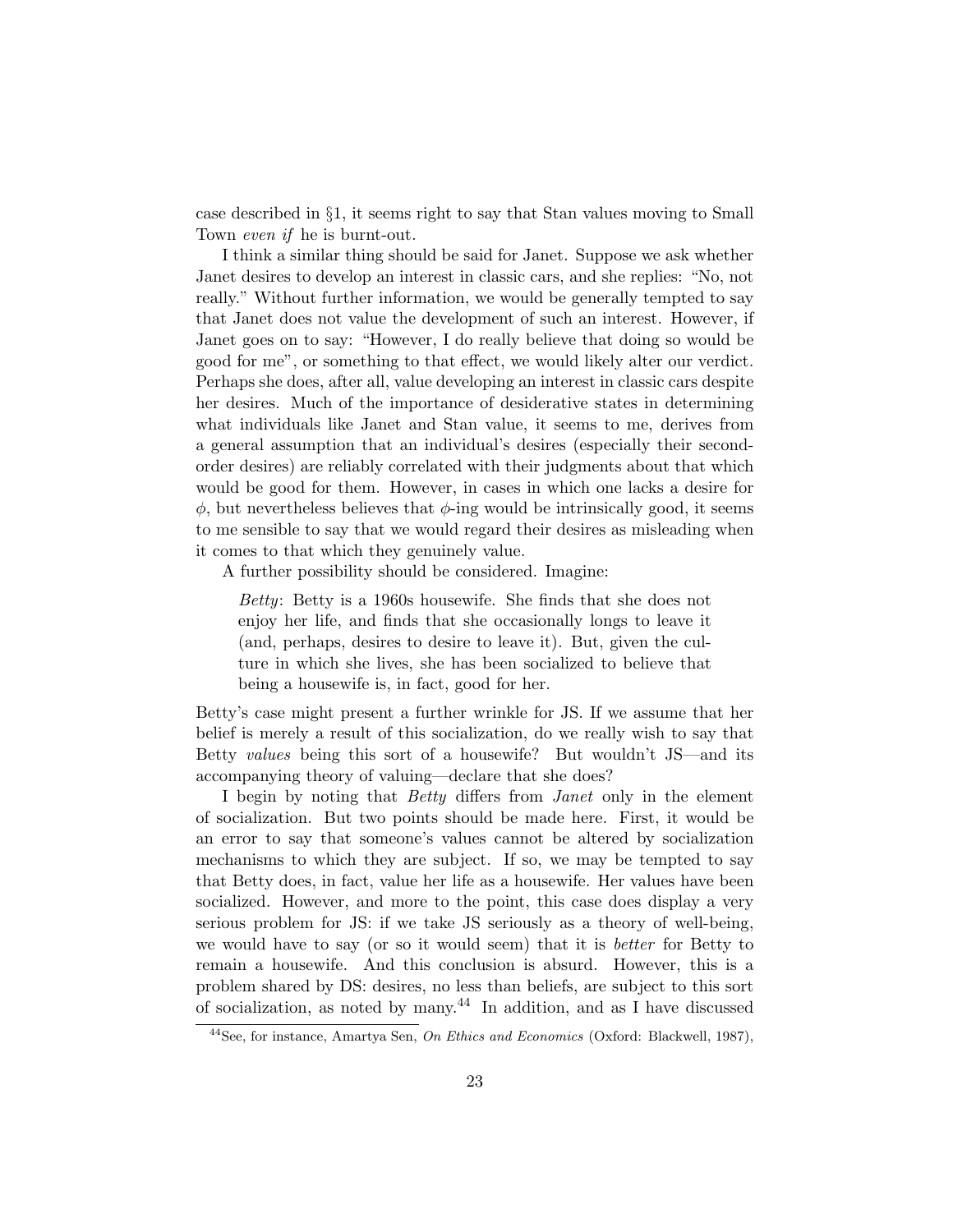elsewhere, many subjectivists avoid this troubling conclusion by offering a robust theory of favored conditions that adequately weed out values that are subject to socialization.<sup>45</sup> If such a theory of favored conditions can be found, there is no reason to believe it is less successful for JS than for DS. Indeed, I argue elsewhere that only JS can solve this problem.<sup>46</sup>

Of course, these are difficult cases. It seems to me, however, that a judgment-based theory of valuing gives the correct answers. But it is likely that others will disagree. Furthermore, it's possible that any range of additional cases could be conjured that shed additional unflattering light on JS as opposed to DS. But even in this worst-case scenario, however, the case for JS remains strong. Point one: even if the judgment-based view is embarrassed by the cases considered here, this does not mean that there are not a host of problems for a desiderative view; note again the problems explored in §1. Hence, point two: even if the judgment-based view gets the answers intuitively wrong in some cases, when it comes to our considered judgments the results are, at worst for my argument here, inconclusive. But, point three: if we assume that consideration of cases is inconclusive between JS and DS, the balance of reasons still points to the judgment-based, rather than desiderative, theory of valuing. JS maintains two significant and important structural advantages over DS. Hence, point four: even if the results of all the variations of the cases considered here turn out to pull neither in favor of a desiderative nor judgment-based theory of valuing (which I strongly doubt), the advantages of JS should be manifest, and should provide decisive reason to accept a judgment-based subjectivism.

## 6. Objection: Existence Internalism

A classic rationale for DS is existence internalism. To quote Connie Rosati, "the label 'existence internalism'. . . refers to the general thesis that there is a necessary connection between motivation and normative status."<sup>47</sup> Existence internalism claims that, necessarily, if  $\phi$  is good for x, x must have some motivation to promote  $\phi$ . (Note that x's motivation to promote  $\phi$ needn't be actual. Existence internalism, at least on Rosati's account, can be satisfied by motivation under a variety of favored conditions, such as

<sup>45-6;</sup> Martha Nussbaum Women and Human Development (Cambridge: Cambridge University Press, 2000), 114; Jon Elster, Sour Grapes: Studies in the Subversion of Rationality (Cambridge: Cambridge University Press, 1985).

<sup>45</sup>See, for instance, Dorsey, op. cit., Sumner, ch. 6.

<sup>46</sup>See Dorsey, op. cit.

 $47$ Connie Rosati, "Internalism and the Good for a Person" in *Ethics* 106 (1996), 297.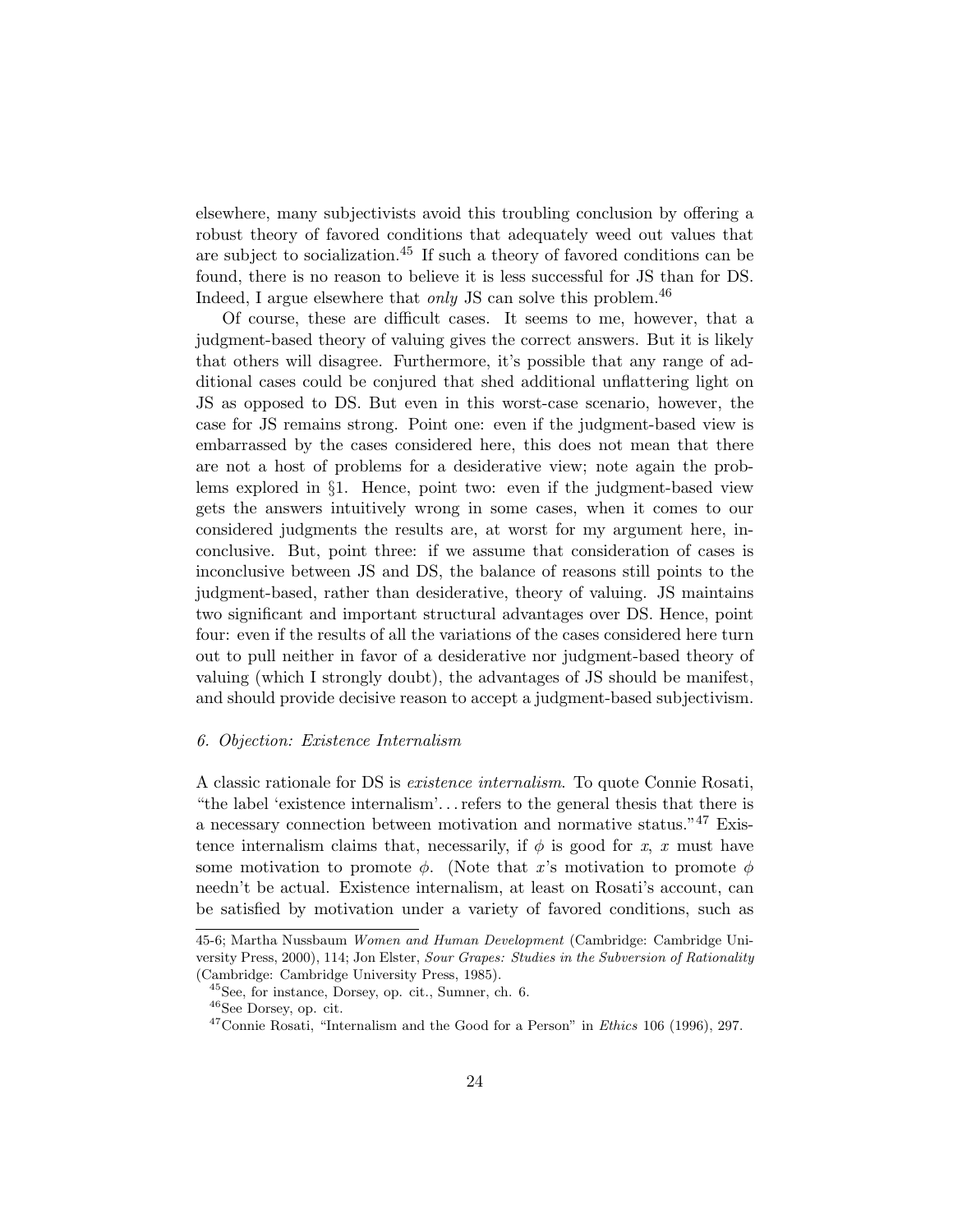full information, full awareness, etc.) Existence internalism would cause no problems for JS as opposed to DS were it not for a widely accepted position concerning the nature of motivation: only desires motivate. $48$  If this view is correct (which I simply accept for the purposes of this paper), accepting existence internalism appears to commit one to the authority of desire over "normative status" and hence a person's good (on the uncontroversial assumption that a person's good has "normative status" of some kind or other). And if this is correct, subjectivism about welfare is forced to accept a desiderative theory of valuing, warts and all.

In this section, I address arguments for existence internalism. My general claim will be that purported arguments for existence internalism fail to support existence internalism in a form that would support DS over JS. The most plausible arguments for existence internalism support subjectivism more broadly, but have no power to decide between alternative theories of valuing.

## 6.1. The Principal Intuition

Why should we believe existence internalism? While I will discuss other arguments below, a crucially important one involves a straightforward appeal to intuition. Consider, for instance, the following, from Railton:

Is it true that all normative judgments must find an internal resonance in those to whom they are applied? While I do not find this thesis convincing as a claim about all species of normative assessment, it does seem to me to capture an important feature of the concept of intrinsic value to say that what is intrinsically valuable for a person must have a connection with what he would find in some degree compelling or attractive, at least if he were rational and aware. It would be an intolerably alienated conception of someone's good to imagine that it might fail in any such way to engage him.<sup>49</sup>

Rosati, in discussing arguments for existence internalism, refers to sentiments like Railton's as the principal intuition:

The principal intuition supporting internalism about a person's good, as aptly expressed by Railton, is that an individual's good

<sup>48</sup>See Michael Smith, "The Humean Theory of Motivation" in Mind 97 (1987). For a contrary view, see John McDowell, "Virtue and Reason" in Monist 62 (1979).

<sup>49</sup>Peter Railton, "Facts and Values" in Facts, Values, and Norms (Cambridge: Cambridge University Press, 2002), 47.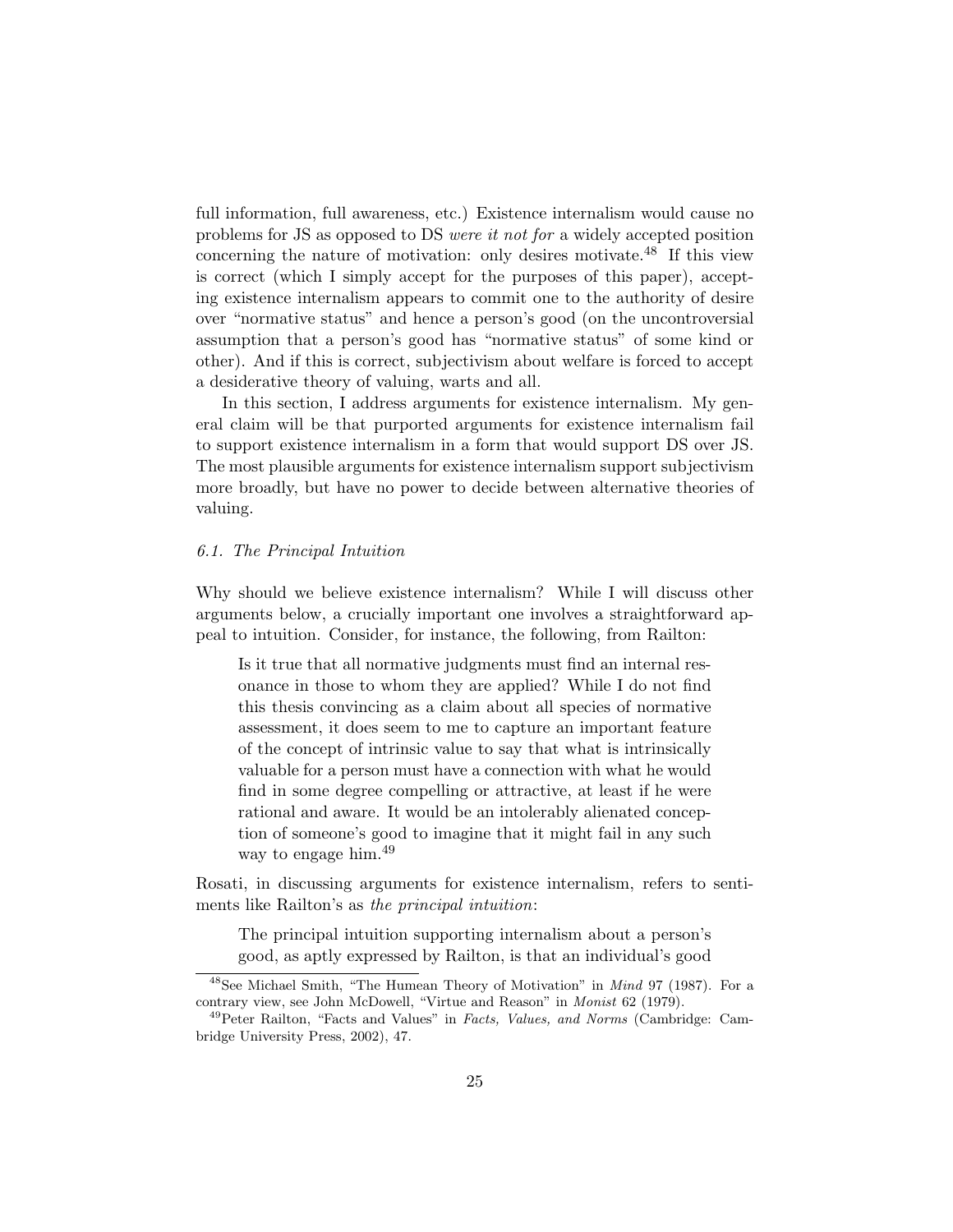must not be something alien—it must be "made for" or "suited to" her. But something can be made or suited to an individual, the thought goes, only if a concern for that thing lies within her motivational capacity: what is good for her must connect with what she would find "in some degree compelling or attractive, at least if [she] were rational and aware." In this way, there must be a "fit" between an individual and her good.<sup>50</sup>

I hereby stipulate that internalism of this kind is compelling—especially for those already inclined toward a form of subjectivism about the good. However, I argue, the "principal intuition" seems to trade not on the appeal of the connection between a person's good and her motivations, but rather on the appeal of subjectivism more broadly.

Railton argues that, for instance, the good must find an "internal resonance," that people must find their good "compelling or attractive," that it would be problematic for an account of a person's good to be "alienating." Rosati notes that a person's good must not be "alien," that it should be "suited for" the person in question. It is worth wondering, however, whether any of these claims require that a person's good be ratified by means of a motivational state. Note that Stan's desire set, and hence motivational set, is indifferent between staying in Big City or moving to Small Town. But assume for the moment that he believes moving to Small Town would be better for him. Under such conditions it would certainly be implausible to say that Stan sees nothing "compelling or attractive" in moving to Small Town. After all, he *believes it would be good for him* to so move. There is an important sense in which Stan would not find the suggestion that moving to Small Town would be good for him "alien". Indeed, it seems plausible to believe that this claim is ideally "suited for" Stan. As stated, the "principal intuition" appears to support *subjectivism*, rather than DS in particular. It seems straightforward that if Stan believes  $\phi$  is good for him, even without a desire,  $\phi$  is at the very least "suited" to him.

Perhaps Railton and Rosati wish to define "non-alienation" or "resonance" or "to be suited to" in such a way that for a particular good  $\phi$  to be "suited to"  $x$ ,  $\phi$  must engage her motivational set. But even leaving aside the fact that neither argue for this interpretation, there are three problems with simply stipulating this. First, in so doing, the principal intuition appears to cut little ice for existence internalism. If to care about something simply is to be motivated by it, the principal intuition is little more than tablepounding. Second, Rosati herself explicitly rejects a strictly motivational

<sup>50</sup>Rosati, 298-9.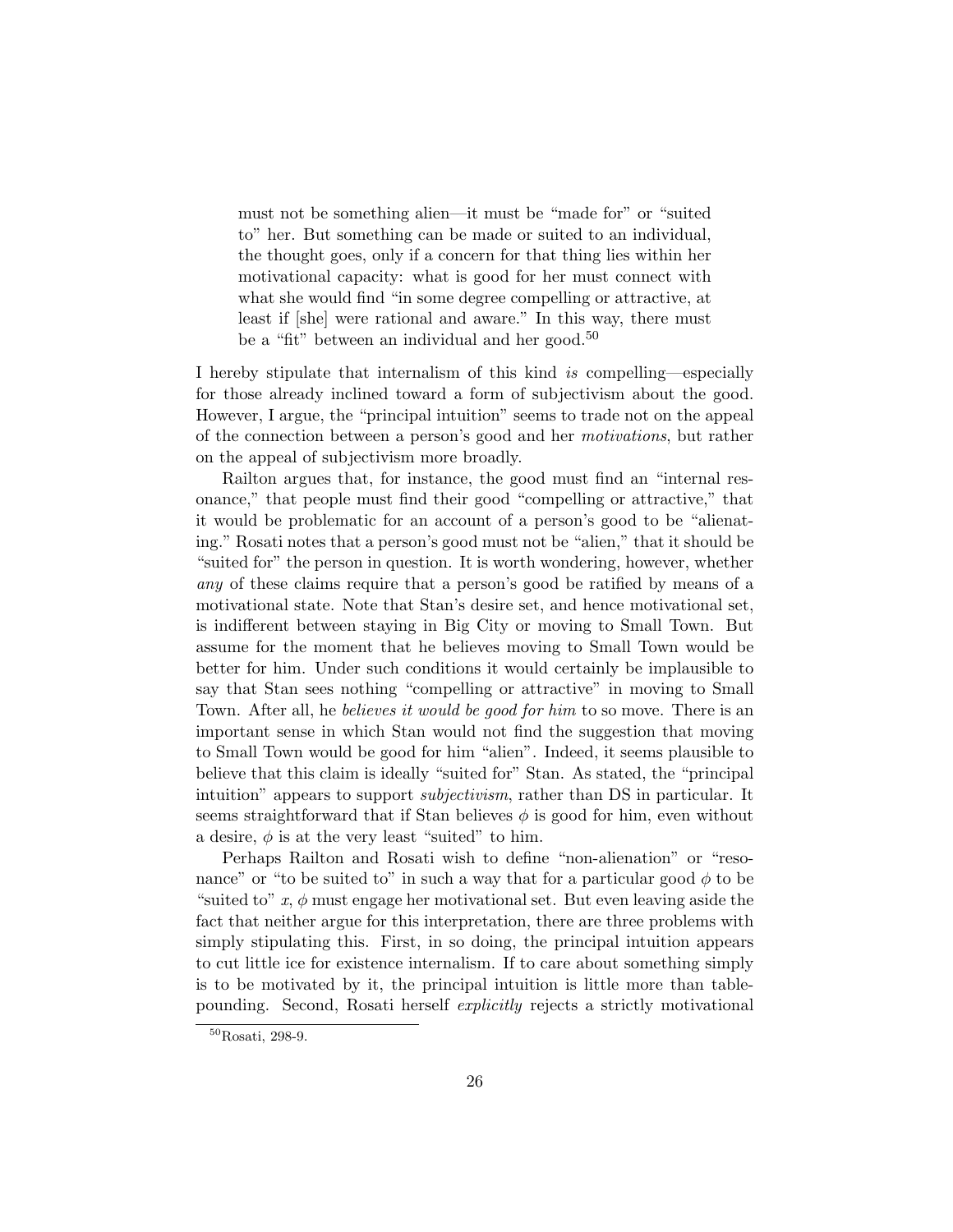interpretation of existence internalism. Rosati suggests that her internalist constraint requires a "double motivational link" between a person and her good. But Rosati claims that internalism should be linked to motivation "in the broad sense." She understands the notion of motivation in a "broad sense" as linked to the development of "a proattitude—such as desiring, liking, being glad of, caring about, and so on—an attitude which may or may not be a motive to action. To say that something must motivate, in the broad sense, to be a part of a person's good, is to say that it must be something that can, in a positive way, matter to her or be an object of her concern."<sup>51</sup> Beliefs, however, are attitudes, and x's belief that something  $\phi$ is good for x is arguably just as "pro" an attitude as a desire or motivation. It is strongly intuitive to believe that, for Stan, moving to Small Town is something that is a matter of his concern. After all, it is something he believes is good for him, to which he is committed even in the absence of a corresponding desire.

Third, it seems wrong to say that  $x$ 's good should be "suited to" and attitude possessed by x that does not reflect what x values. But if this is correct, whether a judgment-based subjectivism can satisfy the principal intuition is entirely dependent on whether a judgment-based theory of valuing is successful. If so, the principal intuition can offer no independent objection to JS: if JS is otherwise plausible as a theory of valuing, this implies that it satisfies the principal intuition.<sup>52</sup>

 $51$ Rosati, 301; my emphasis.

<sup>52</sup>An anonymous reviewer suggests the following response. Imagine a person, Jane, who believes  $\phi$  is good for Jane. But also imagine that Jane does not value her own good; she is, perhaps, a serious self-loather. If Jane is a self-loather, we might be tempted to say that though she believes  $\phi$  is good for her, she does not take a pro-attitude toward  $\phi$ . But I think this is the wrong way to understand the case. That Jane takes an antiattitude toward  $\phi$ , given her self-loathing, does not mean that she does not also take a pro-attitude toward  $\phi$  in the form of her belief that  $\phi$  is good for her. However, this prompts a deeper question about the cogency of JS as a version of subjectivism. JS holds that x can plausibly be said to value  $\phi$  if x believes that  $\phi$  is good for x. If Jane is a self-loather, can she really be said to *value*  $\phi$ ? If not, it would seem as though a belief that  $\phi$  is good for her is insufficient to say that Jane values  $\phi$ .

Before I respond, it is worth noting that this is no less a problem for DS than for JS. Assuming that DS characterizes "valuing" as "desiring" (in some form or other), DS must admit that Jane desires  $\phi$ , but because Jane is a self-loather, she fails to value  $\phi$ . Hence "valuing" cannot be identified as desiring, either. But JS, and not DS, can avoid this critique. JS can make a distinction in ways of valuing that is unavailable to a desiderative theory. (See §3.1.) For JS, a reasonable interpretation of this case may be to characterize the attitude Jane takes to her own good as follows: though Jane prudentially values  $\phi$ , she perhaps fails to believe it is good on the whole, despite its being good for her. But a desiderative theory of valuing—as already explored—has a very difficult time making the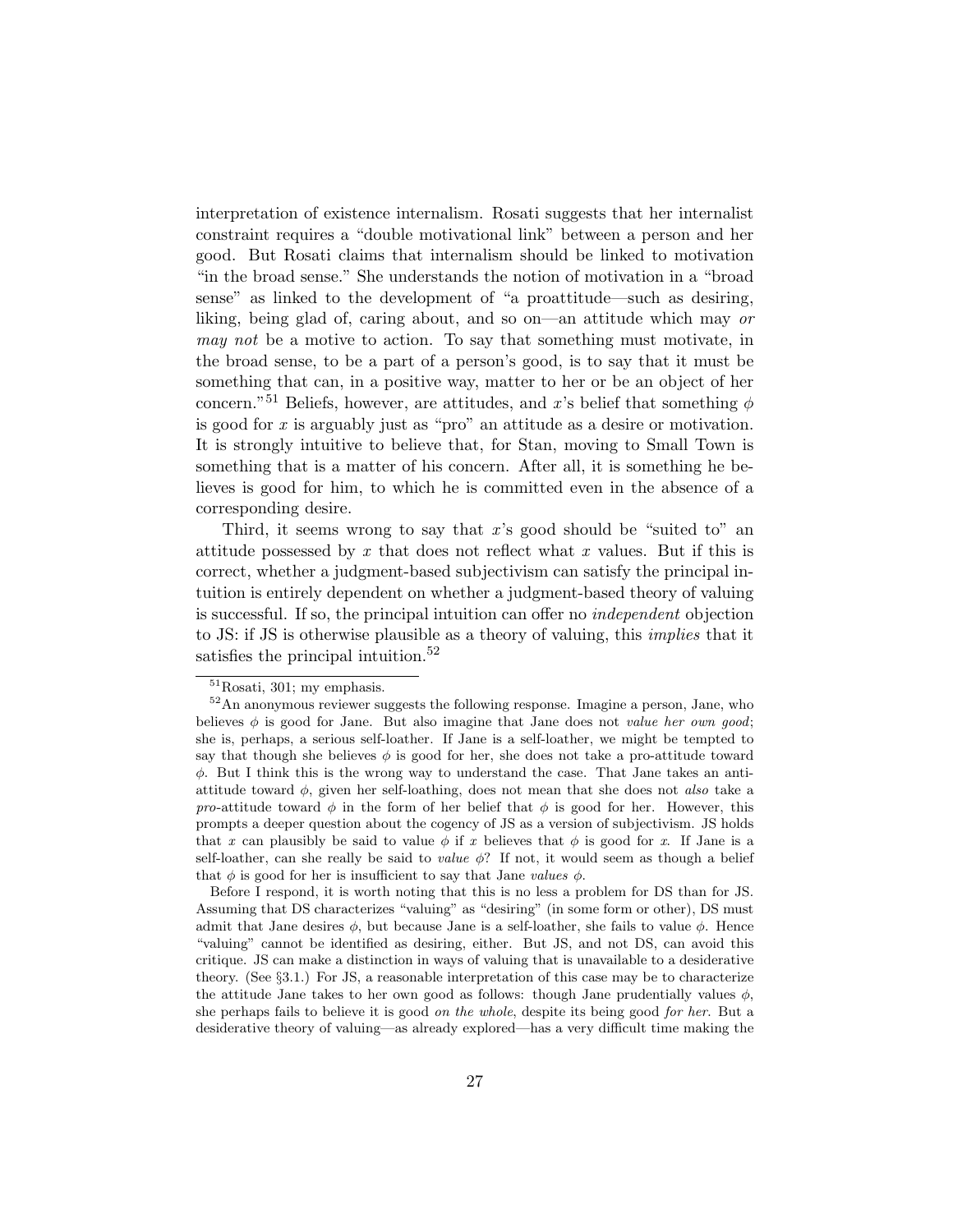# 6.2. The Metaphysics of "Good"

Rosati notes a further argument for existence internalism. Rosati writes, following R. B. Perry, that "if value can exist only if there are creatures who can be affected by and react to their world, then value, and more specifically, goodness for a person, must be a motivational property. What else, after all, could it be? The only alternative might seem to be that the property of being good for a person is a Moorean, nonnatural property, but this alternative introduces special metaphysical and epistemological problems."<sup>53</sup> The argument from the metaphysics of "good" has an important place in arguments for DS. DS is often defended on grounds of naturalism, i.e., that it is most consonant with our naturalist, scientific worldview.<sup>54</sup> Though this argument is important, it again fails to distinguish desiderative and non-desiderative theories of valuing. The point of the argument is that value has to be centered in persons—not found in Moorean nonnatural properties, or properties that cannot be explained given the assumption of naturalism. But this is perfectly consonant with JS. JS does not posit Moorean nonnatural properties: value is centered in persons, just not in a person's desires. Rosati does not believe that this version of Perry's argument is particularly strong (for starters, it fails to consider a number of possible externalist views). But Rosati's reconstruction of the argument even more clearly cannot support a desiderative subjectivism: "if goodness for a person is not a complex motivational property, then either it is a peculiar nonnatural property, or it is some other kind of property which itself presupposes the truth of internalism. The conclusion would then be not 'either a strange non-natural property or a motivational property,' but 'either a strange nonnatural property or internalism.<sup>"55</sup> But stated in this way, JS is clearly compatible with the argument from the metaphysics of "good". Rosati insists that any view that is not committed to Moorean non-natural properties must be committed to goodness qua motivational property, or goodness qua some other property that properly falls under the internalist heading. But because JS is in no way committed to Moorean non-natural properties it must be compatible with internalism. It would thus appear

distinction between prudential and non-prudential valuing.

<sup>53</sup>Rosati, 313-14.

<sup>54</sup>This defense is evident in Railton, "Facts and Values" and "Moral Realism" in Facts, Values, and Norms, op. cit. Thanks to Connie Rosati for reminding me of this important point.

<sup>55</sup>Rosati, 314-15.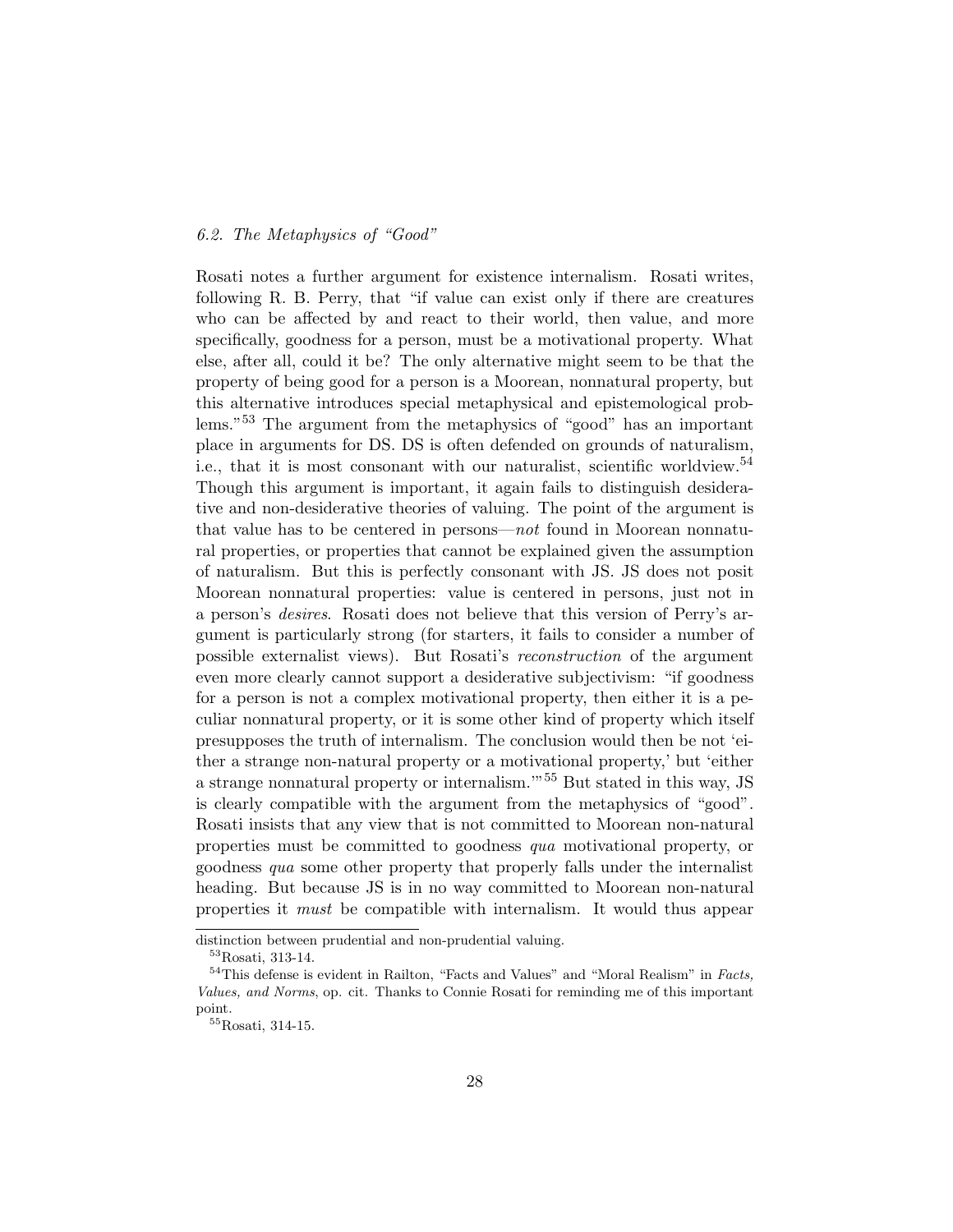that the argument from the metaphysics of "good" supports subjectivism on the wholesale and hence cannot rule out JS.

### 6.3. Judgment Internalism

A final argument for existence internalism—which, if successful, really would be an argument for DS, appeals to the truth of *judgment internalism*, viz., the view that "[a] person cannot sincerely judge that something is good for herself unless she has some tendency to approve of or pursue that thing."<sup>56</sup> The connection between motivation and judgment needn't guarantee motivation sufficient for action; rather, "sincere judgment" requires that the person whose good it is "normally have some inclination, not necessarily overriding, to promote or to care about that thing."<sup>57</sup> The move from judgment internalism to existence internalism is common.<sup>58</sup> Rosati states the argument like this:

The truth of judgment internalism might seem to support the claim that a plausible account of the good for a person must satisfy existence internalism. . . An account of the good for a person must permit judgments about a person's good to serve their characteristic action-guiding functions. It must be able to explain how it is that, at least normally, judgments about a person's good motivate, and it must also preserve their characteristic recommending and expressive functions or normative force. An account can succeed in this, without embracing noncognitivism and its antirealist implications, only if it satisfies simple internalism. By limiting a person's good to some subset of those things that can matter to her, an account insures that it will be at least possible for judgments about a person's good to perform their characteristic functions.<sup>59</sup>

Assume for the moment that we should interpret "promote or care about" or "approve of or pursue" as requiring a desire sufficient to motivate. Under such an interpretation, judgment internalism claims that to have a sincere judgment about one's own good, it must normally be the case that the person

<sup>56</sup>Rosati, 310.

<sup>57</sup>Rosati, 310.

<sup>&</sup>lt;sup>58</sup>See also Simon Blackburn, *Ruling Passions* (Oxford: Oxford University Press, 1998); Thomas Nagel, The Possibility of Altruism (Princeton, NJ: Princeton University Press, 1970), 7.

 $59$ Connie Rosati, "Internalism and the Good for a Person" in *Ethics* 106 (1996), 310-11.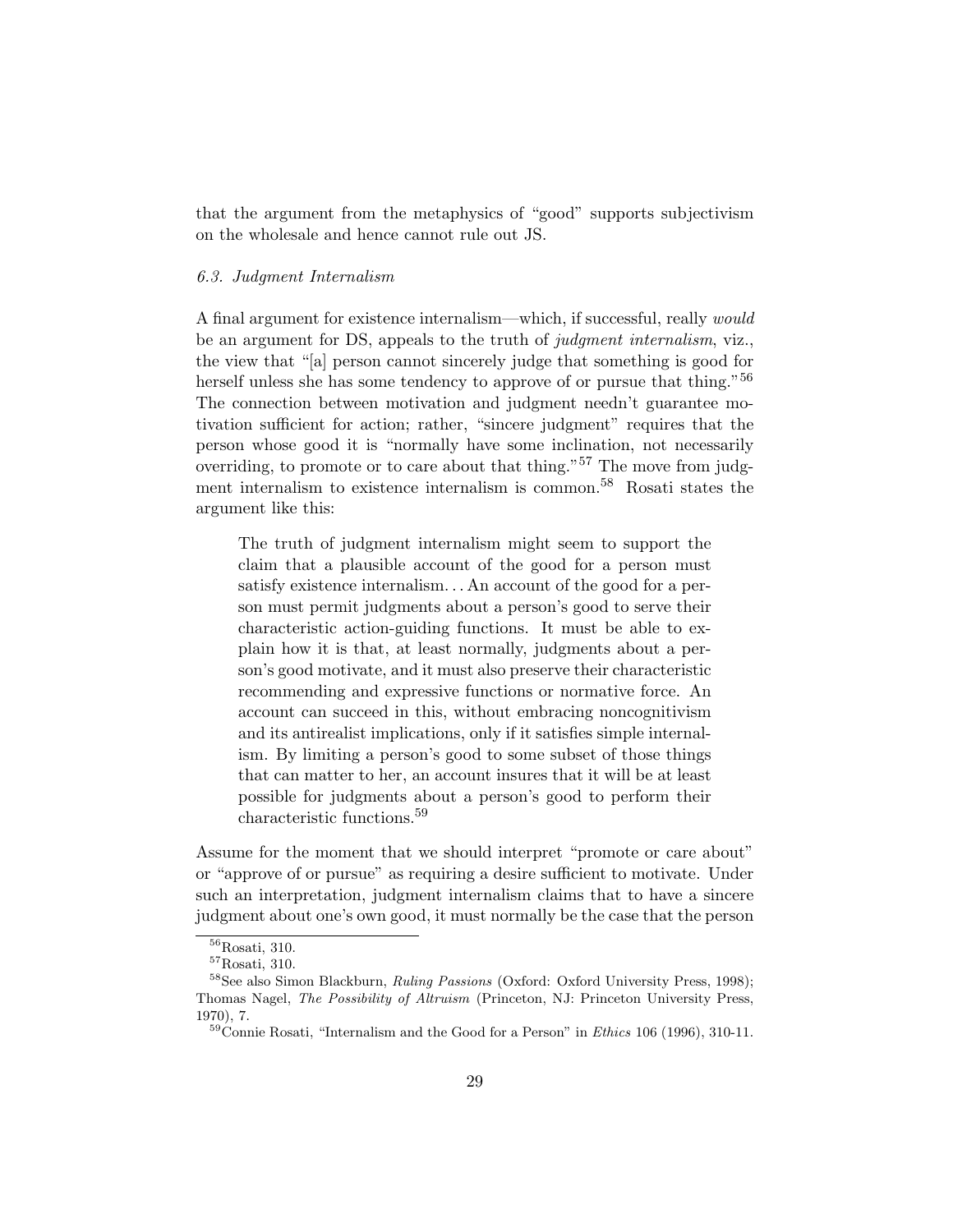in question has some desire the content of which is the purported good in question. In this way, DS is well-placed to explain judgment internalism in a way that non-motivational subjectivisms (like JS) are not.

Whether judgment internalism is true is a vexed philosophical question. I will assume it for the sake of argument. At first glance, however, it is a little difficult to see why judgment internalism would support DS. After all, if judgment internalism is true, this just provides a link between evaluative judgment and desire; necessarily, they "normally" co-exist. But this appears compatible with a view that says that  $\phi$  can only be a genuine prudential good for x if x judges that  $\phi$  is a genuine prudential good. This view would simply have it that, as a matter of psychological fact, whenever persons judge that  $\phi$  is good for them, they are normally motivated to promote  $\phi$ . Hence nothing about judgment internalism is incompatible with JS. Furthermore, the only tool that would allow DS to explain judgment internalism is its peculiar constraint on prudential value: for some claim " $\phi$  is good for x" to be true,  $\phi$  must motivate x. This will imply that whenever x truly judges that  $\phi$  is good, x will be motivated to promote  $\phi$ . But it says nothing about cases in which x might falsely judge that  $\phi$  is good. It is fully compatible with DS that x will falsely judge that  $\phi$  is good for x, and fail to be motivated by it under any circumstances (even "normal" ones). Thus DS of itself cannot explain judgment internalism. To explain judgment internalism, DS must rely on a further fact: a reliable psychological connection between  $x$ 's state of judging that " $\phi$  is good for x" and x's desire to promote  $\phi$ .<sup>60</sup> But any theory of prudential value—whether compatible with existence internalism or not can accept judgment internalism if it is explained, not by one's theory of prudential value, but rather psychologically, by a reliable connection between the dual mental states of judgment and desire.

We should reject the claim that existence internalism provides a rationale for DS as opposed to JS. The most plausible arguments for existence internalism support subjectivism but have no power to rule out JS.

# 7. Objection: Circularity

The argument I consider in this section might be thought of as the desiderative subjectivist's trump card. It is all well and good, it might be claimed, to defend the intuitive authority of one's judgments over that which one values. Nevertheless, JS has special problems that DS does not have. JS is

 ${}^{60}$ Cf. David Lewis, "Desire as Belief II" in Papers in Ethics and Social Philosophy (Cambridge: Cambridge University Press, 2000), 57-9.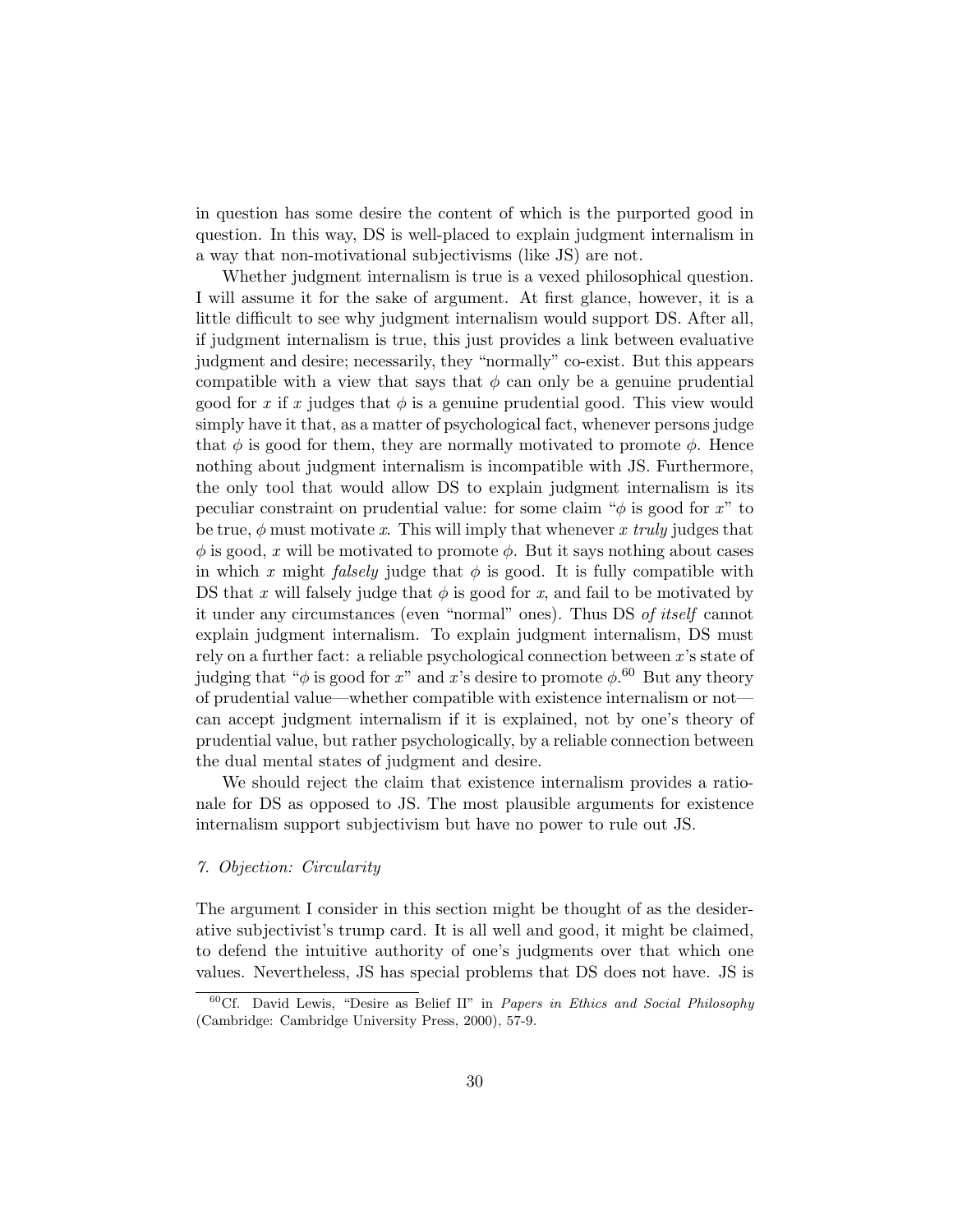stuck with a circular analysis of the concept of welfare. David Brink states this objection concisely:

[S]omeone might analyze goodness as a property of objects that tends to elicit in ideal conditions and appraisers the judgment that it is good or valuable. Here we invoke the very value we are analyzing in our analysans. It is true that, on this view, we analyze X, not in terms of X, but in terms of beliefs about X. But if we accept the not unreasonable assumption that any story about what makes a belief a belief about X must eventually advert to X, then it appears that this sort of analysis is ultimately circular.<sup>61</sup>

Here it would appear that in analyzing the nature of "good for  $x$ ", we must make use of the term "goodness for  $x$ ". After all, the analysans contains "good for  $x$ ": that which is good for  $x$  is that which  $x$  (coherently) believes is good for x. But this seems to provide a straightforwardly uninformative analysis of what it means for something to be good for  $x$ . In providing an analysis of welfare in terms of judgments about welfare, we must then proceed to analyze judgments about welfare. But if judgments about welfare are analyzed in terms of the concept of prudential value, we have offered a straightforwardly circular analysis of the nature of this concept.

This problem can be sidestepped. There may be many solutions, I limit my exploration to one. (I am officially neutral on whether there are additional, perhaps better, solutions.) Note that JS as stated bears important similarities to views that have come to be known as "constructivist" in the normative domain.<sup>62</sup> For instance, Sharon Street states metaethical constructivism in the following way: "the fact that  $X$  is a reason to  $Y$  for agent A is constituted by the fact that the judgment that  $X$  is a reason to  $Y$  (for A) withstands scrutiny from the standpoint of A's other judgments about reasons."<sup>63</sup> This view is similar in structure to JS, and seems to present similar worries about circularity.

But this is significant for JS. Constructivists have developed sophisticated responses to the circularity worry, from which JS could borrow liberally.<sup>64</sup> For instance, Street responds to the charge of circularity by marshal-

 ${}^{61}$ David Brink, "The Significance of Desire", op. cit., 20-21. See also Lewis, 69-70.

 $62$ See, for instance, Sharon Street, "Constructivism about Reasons" in Oxford Studies in Metaethics, v. 3, ed. Shafer-Landau (Oxford: Oxford University Press, 2008).

 $^{63}\rm{Street},$  223.

 $64$ I have explored these possibilities in detail in Dale Dorsey, "Truth and Error in Morality" in New Waves in Truth, ed. Wright and Pedersen (Palgrave, 2010) and "A Puzzle for Constructivism and How to Solve It", MS.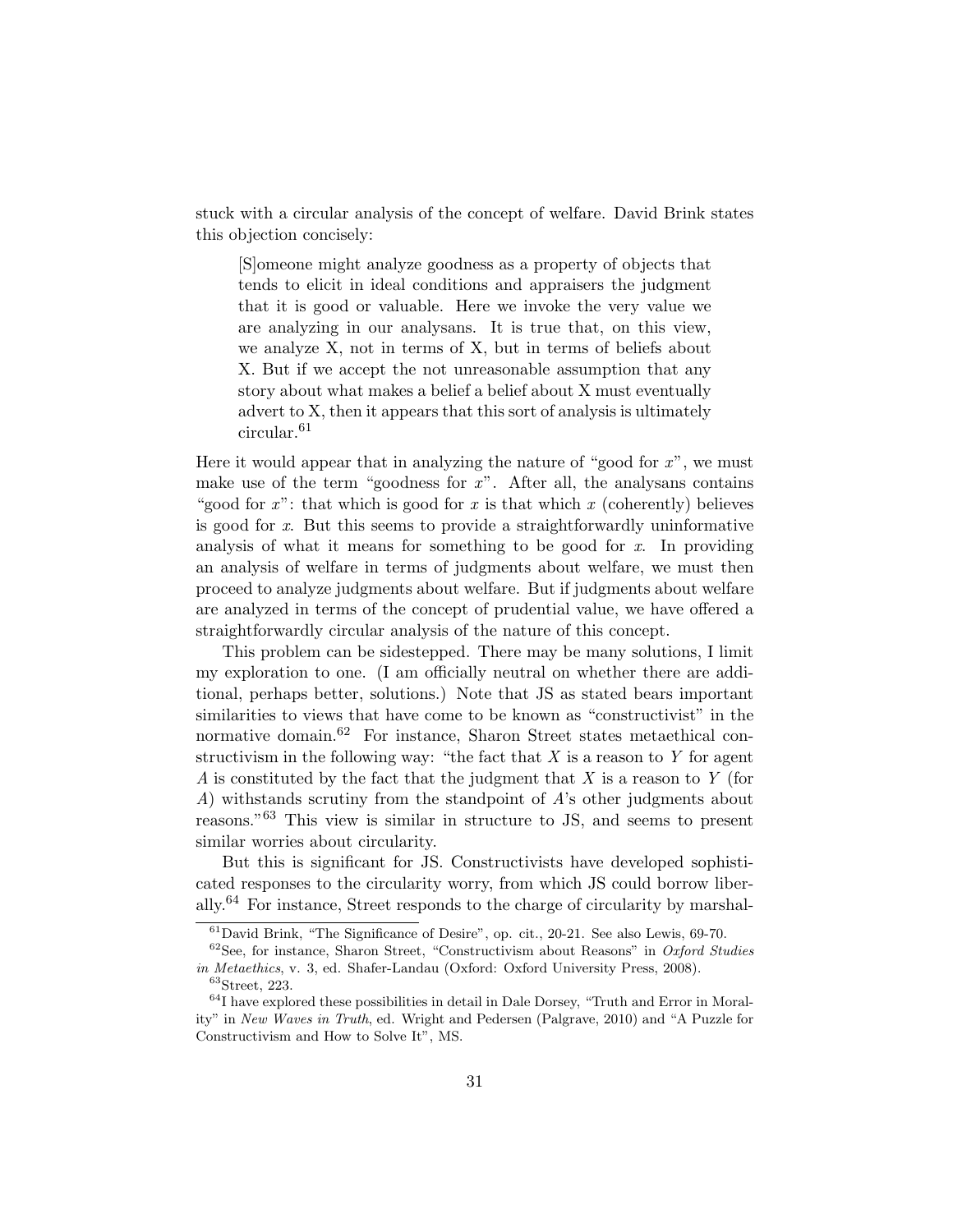ing a thought familiar from response-dependence theorists of color. Very roughly, such a view holds that "red" should be analyzed in terms of "looks red". But "looks red" should be understood as a primitive redness experience that, presumably, we all understand.<sup>65</sup> Street's view is similar. Street writes: "The idea of one thing's being a reason for another cannot successfully be reduced to thoroughly non-normative terms. Instead, I would argue, our understanding of this idea is given by our knowledge of what it is like to have a certain unreflective experience—in particular, the experience of various things in the world as 'counting in favor of' or 'calling for' or 'demanding' certain responses on our part."<sup>66</sup> For Street, the proper response to the charge of circularity is to hold that "the notion of a reason" in terms of which we form judgments, is "primitive".  $67$  A similar maneuver can be exploited by JS. Judgments about the prudential good, it might be claimed, cannot be fully reduced to non-evaluative judgments: they are judgments that necessarily refer to a certain unreflective understanding of what it means for something to improve the quality of a person's life. Though I refrain from making the claim (which may be plausible or implausible) that these beliefs refer to a *sui generis* experience ( $\acute{a}$  la redness), certainly the notion of  $\phi$ 's being intrinsically good for me is something I have a basic understanding of and on the basis of which I can form beliefs, which in turn constitute my evaluative perspective, and which in turn form the basis of my welfare.<sup>68</sup> For JS, the concept of welfare—about which we form beliefs that constitute our good—is primitive. In this way, circularity (or, at any rate, vicious circularity) is avoided.

One might think that if one cannot analyze the concept of welfare in non-evaluative terms that this is a problem for JS. However, as Street and David Wiggins note,  $69$  whether such an analysis is a failure depends on the sort of theory we intend to be offering. As Street notes, constructivism about reasons is designed simply to offer a *truth condition*: constructivism "reduces facts about reasons to facts about what we judge or take to be

<sup>65</sup>See, for instance, Philip Pettit, "Realism and Response-Dependence" in Mind 100 (1991), 602-5.

<sup>66</sup>Street, 239-40.

 $67$ Street, 242. Street's response to the charge of circularity is similar to Jonathan Cohen's rejection of the charge of circularity for his "functionalist" account of the nature of color. See Cohen, "Color: A Functionalist Proposal" in Philosophical Studies 113 (2003), 10-11.

<sup>68</sup>Street, 241.

 $69Cf.$  David Wiggins, "A Sensible Subjectivism?" in Needs, Values, Truth (Oxford: Oxford University Press, 1987), 188-9.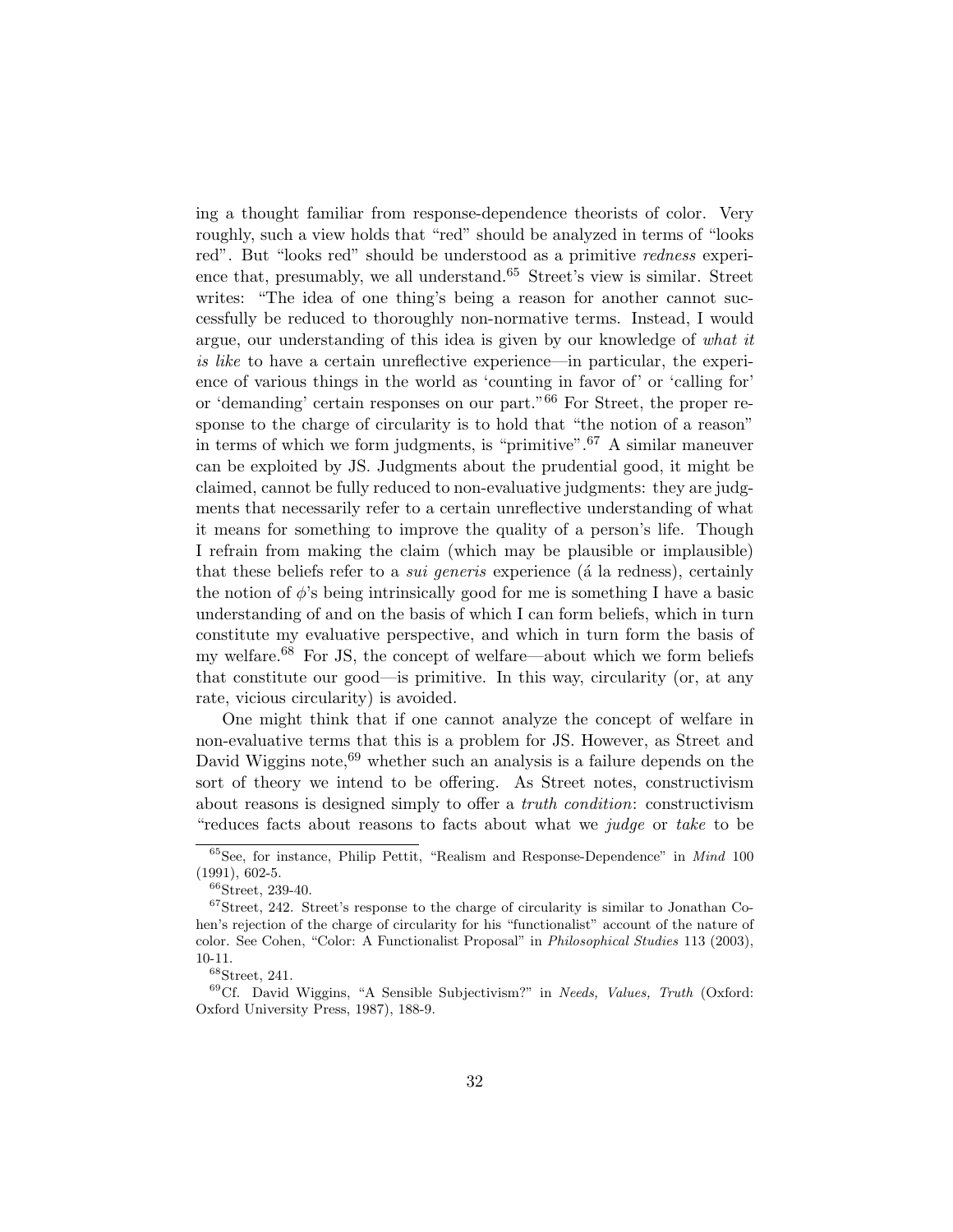reasons".<sup>70</sup> Same here. Subjectivism about well-being, when combined with a judgment-based theory of valuing, offers a theory of when a particular  $\phi$ is good for a particular person x, and the extent to which  $\phi$  is good for x. In this way it "reduces facts about" welfare to "facts about what we judge or take" to be in our interest. But it does not seek to offer any robust analysis of the latter notion; this idea it takes as simply primitive. As Wiggins writes, "Circularity is no objection. . . so long as the offending formulation is also  $true. "71$ 

Of course, DS can offer an analysis of "goodness for  $x$ " that is fully reducible to non-evaluative terms, i.e., in terms of desire. Insofar as DS offers such a reductive analysis and JS—given its primitivism—does not, is this a reason to prefer DS to JS? Perhaps; I grant for the sake of argument that reductive accounts, other things being equal, are to be preferred to nonreductive accounts.<sup>72</sup> However, as I have so far been at pains to argue, other things are not equal. Whether we should accept a reductive or non-reductive analysis of "goodness for  $x$ " seems to me to depend most significantly on whether such an analysis can allow us to say things about the facts of prudential value we wish to say. If, therefore, our considered judgments concerning when  $\phi$  is prudentially valuable for x, or what conditions must hold such that  $\phi$  is prudentially valuable for x, align more closely with JS than DS, or if JS is a more appealing account of what a person genuinely values, there should be no objection to its primitivist analysis. To accept a view that allows a reductive analysis at the price of an inferior theory of welfare seems to me bad philosophical business.

Let my put this point in a slightly different way. Some hold that an important motivation for subjectivism about welfare is that, at least in its desiderative guise, it can offer a reductive analysis of welfare; prudential value can be fully analyzed in non-evaluative terms.<sup>73</sup> JS—if we accept the

 $70$ Street, 242.

 $^{71}\rm{Wiggins},$  189. I should note a further circularity worry I discuss and attempt to solve elsewhere. In particular, constructivism, when combined with a standard truth predicate, seems to require a circular semantics of normative judgments, leaving aside the analysis of "good for x". However, insofar as I propose solutions elsewhere, I refer readers interested in this technical concern to "Truth and Error in Morality", op. cit., and "A Puzzle for Constructivism and How to Solve It", MS.

 $72$ Note, of course, that JS is reductive in the sense already indicated: it reduces facts about welfare to facts about what we believe about welfare. But it is not reductivist in this broader sense. (Compare Street, 242.) I assume for the sake of argument that this is an important cost.

<sup>73</sup>Cf. Railton, "Facts and Values", 62-3; "Moral Realism", op. cit. Thanks to an anonymous reviewer.